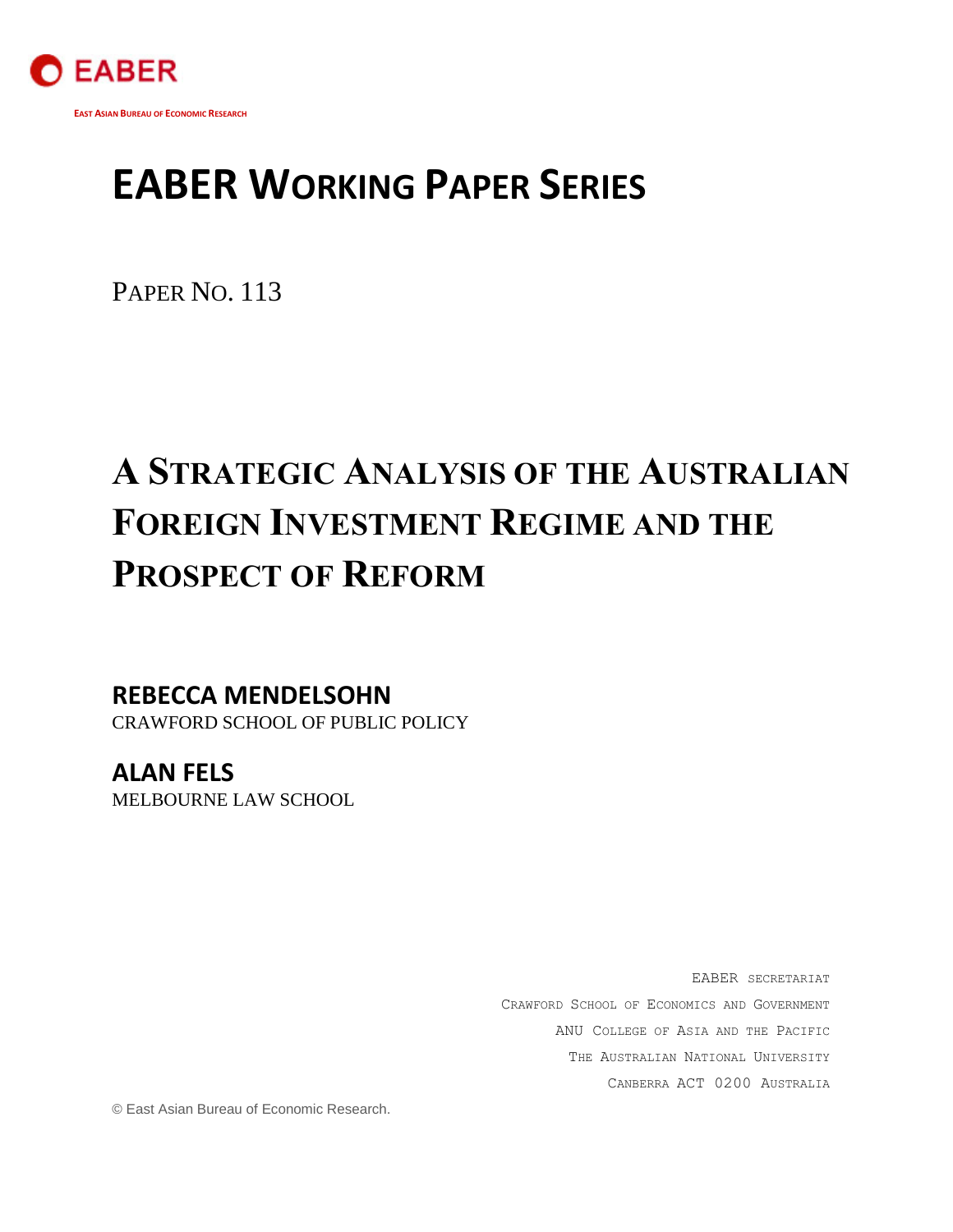### **Abstract:**

Australia's foreign investment regime arguably has four primary objectives: to facilitate the flow of inbound foreign investment; to screen that investment for the potential to damage the Australian national interest; to reassure the Australian people that foreign investment is consistent with the national interest; and to educate foreign investors about Australian laws, regulations, and community standards. This paper uses a strategic framework developed by Harvard's Kennedy School of Government to assess whether Australia's foreign investment regime is sufficiently delivering on its four main objectives. We ask if the regime could offer even greater public value to the Australian people were changes to be made to its structure and operation. We conclude that the foreign investment regime is very far from dysfunctional. Indeed, economic indicators suggest that it is doing a reasonably good job of fulfilling its objectives. We argue, however, that more public value may accrue from bringing the regime into line with accepted principles of good governance. We also propose that additional value may be generated by creating a specialist body to educate foreign investors and provide them with ongoing assistance in adjusting to the Australian environment. As an alternative, we suggest that these latter responsibilities could readily be assigned to the Department of Foreign Affairs and Trade consistent with its existing mandate.

**Key words:** foreign investment; FIRB; law; regulation; good governance; public value.

#### **Biographical notes:**

Rebecca Mendelsohn is a doctoral candidate at the Crawford School of Public Policy at The Australian National University.

Professor Allan Fels AO is Visiting-Adjunct Professor at the Melbourne Law School, Monash University, and the University of Oxford.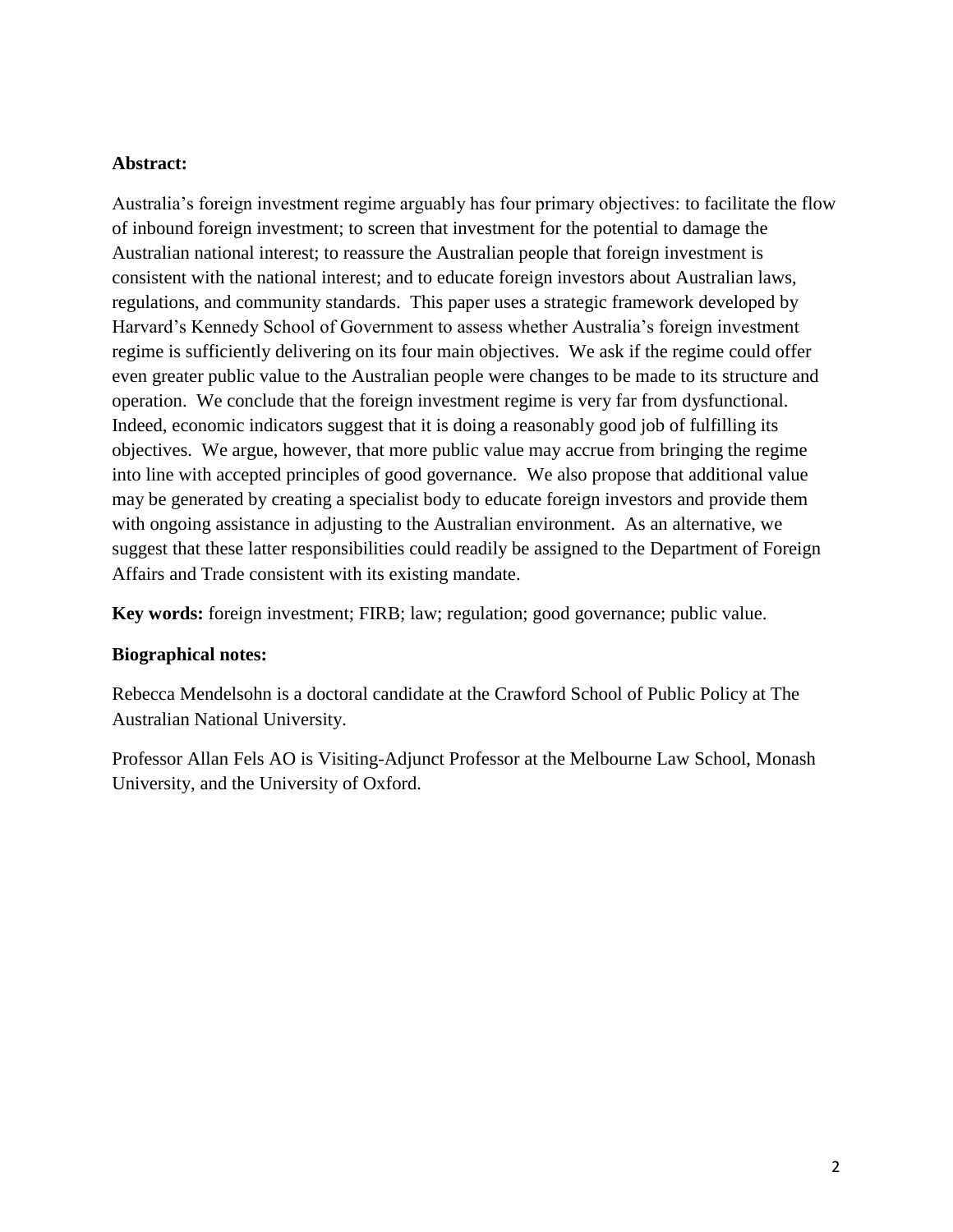#### **1 INTRODUCTION**

Chinese companies have had highly variable experiences of investing in the Australian market. A senior executive of Chinese manufacturer Bright Food Group, which plans to make major inroads into the Australian wine and dairy industries, has described Australia as 'quite friendly and open' and has reported that local partners are 'quite pleasant to work with' (Kitney, 2014). Chinese investors have not always spoken so favourably of investing in Australia. In 2009, for example, executives of Chinese state owned enterprise (**SOE**), Chinalco, were reportedly deeply disappointed at the collapse of their proposed investment in Rio Tinto after a prolonged foreign investment review process. The Australian government insisted that commercial reasons were responsible for the collapse, but Chinese state media blamed it on an administration that they saw as prejudiced against Chinese investors (Uren, 2012).

Chinalco's proposed acquisition in Rio came at a time of heightened sensitivity in Australia over Chinese investment in resources and agriculture. As the mining boom has gradually wound down, the focus has shifted away from the resources sector – it is now the Australian property market that has emerged as a primary source of sensitivity. Australia's residential real estate market, especially in big cities like Sydney and Melbourne, is widely thought to be overheated and this has made it challenging for many first home buyers to enter the market despite unusually low interest rates. There has been some community concern – generally downplayed by those with knowledge of, and expertise in, the real estate market – that foreign investment is contributing to Australia's housing bubble. These concerns were arguably a motivating factor behind the House of Representatives' 2014 inquiry into foreign investment in residential real estate,<sup>1</sup> and the Abbott Government's subsequent regulatory changes that seek to better detect and penalise infractions of the rules regarding foreign investment in real estate.

Although Australia has relied heavily on foreign investment ever since colonisation, it is also a matter that has long been a periodic source of tension.<sup>2</sup> Anxiety over Chinese investment in resources and agricultural land, and more recently, residential real estate, is the latest manifestation of a pattern that seems likely to resurface in an ostensibly 'novel' form at some time in the future.

In this paper, we seek to make a strategic assessment of how well Australia's foreign investment regime is performing in an effort to move beyond the cyclical and emotive debates that tend to emerge around the issue of foreign investment. In making our assessment we utilise Moore's strategic framework for the public sector, which he adapts from corporate management theory (Moore 1995). The framework encourages government organisations to deliver the maximum

 $\overline{a}$ <sup>1</sup> House of Representatives' Standing Committee on Economics, 2014. 'Inquiry into Foreign Investment in Residential Real Estate'.

http://www.aph.gov.au/Parliamentary\_Business/Committees/House/Economics/Foreign\_investment\_in\_real\_estate <sup>2</sup> Drysdale observes that earlier waves of American and Japanese investment in Australia generated similar spikes in economic nationalism to the most recent rise in investment from China. See Drysdale 2011, 56.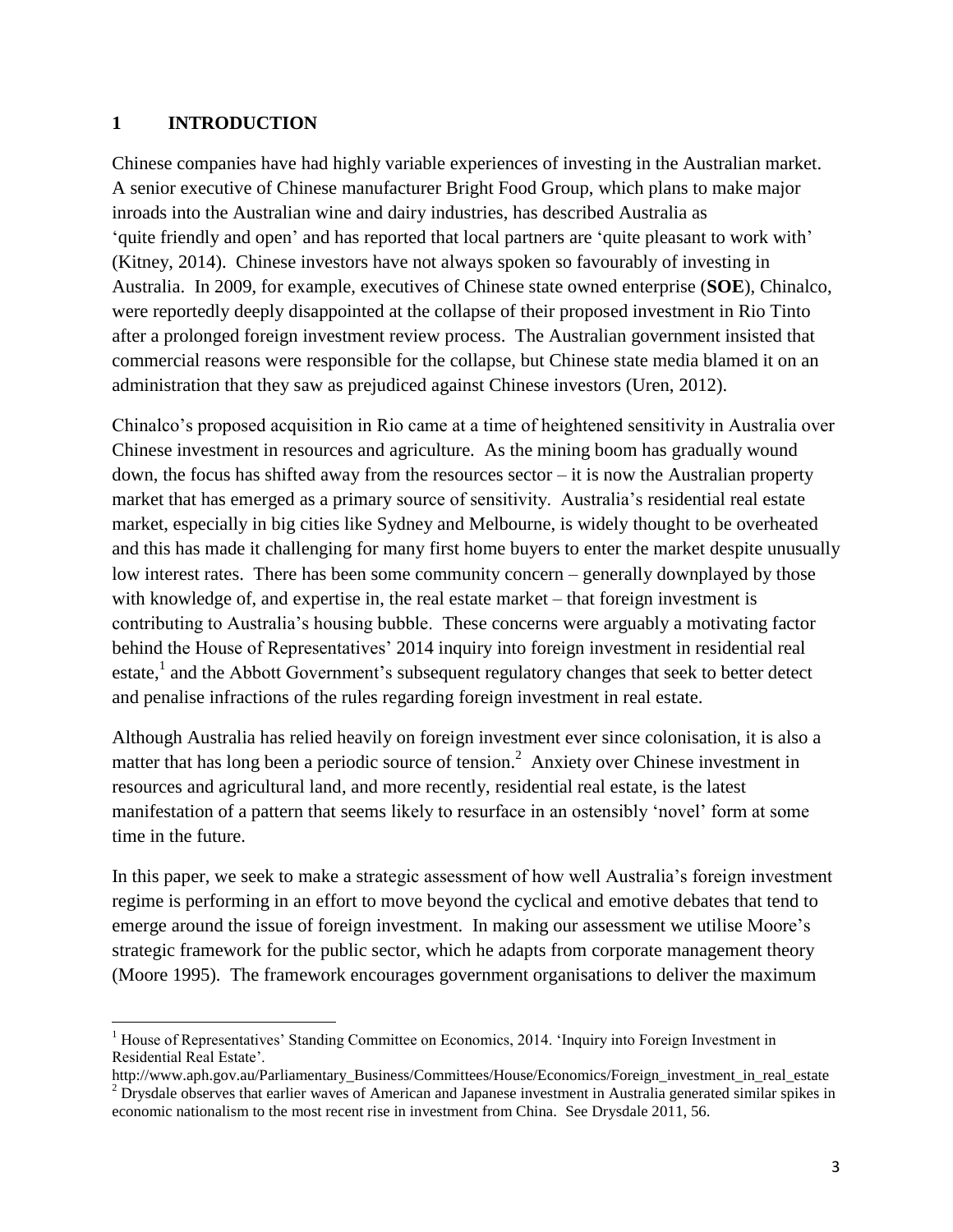'public value' in the same way that private executives should optimise profits. By discussing the foreign investment regime in terms of the public value that it generates, we aim to assess the regime against a set of criteria that helps introduce added rigour into the Australian debate on foreign investment. It seems timely to conduct a strategic assessment of Australia's foreign investment regime given that the Federal Government has itself launched a wide ranging consultation process on potential reforms to the regime that will presumably conclude in the latter half of 2015. Although none of the reforms being contemplated are as 'radical' as some of the suggestions made here, we hope that our proposals might be closer to the mainstream in the not-too-distant future.

Part 2 of this paper outlines the salient features of Australia's approach to regulating overseas capital and the tension at the core of the foreign investment regime. Part 3 details Moore's strategic framework and assesses its implications for the structure and operation of Australia's foreign investment regime. Part 4 offers some concluding remarks.

# **2 AUSTRALIA'S FOREIGN INVESTMENT REGIME AND THE TENSION AT ITS CORE**

Australia's foreign investment regime is a political compromise with a consequent tension at its core. One the one hand, the basic structure of the regime reflects the view that foreign investment tends to be in Australia's national interest. The regime is designed in such a way that intervention by the Treasurer to block foreign investment is the exception rather than the rule. There is effectively a legislative presumption in favour of foreign investment: the *Foreign Acquisitions and Takeovers Act 1975* (Cth) (**FATA**) does not require foreign investors to affirmatively demonstrate that their proposal is in the national interest in order for it to proceed. Instead, the 'national interest' test is a negative one – foreign investment is to go ahead without government intervention unless the Treasurer takes the adverse view that it is 'contrary' to the Australian national interest. The test was clearly framed in this way so that foreigners wanting to invest in Australia are not subject to undue burden. The adoption of this legislative form is a concession to the view – shared by both major Australian political parties – that foreign investment is generally in the national interest as it drives economic growth, job creation, investment in infrastructure, the development of advanced technology, access to overseas markets, and so on.

On the other hand, there is an intrinsic cautiousness about the way in which Australia's foreign investment regime deals with overseas capital. The existence of the FATA suggests that Australia believes foreign investment may have a different character to domestic investment. The Act singles out foreign investors for special treatment – they may be subject to 'at the border' in addition to 'behind the border' regulation. This means that foreign investors are not just subject to the ordinary laws and regulations that apply to all legal persons within Australia's territorial jurisdiction. Where a proposed foreign investment triggers the government's review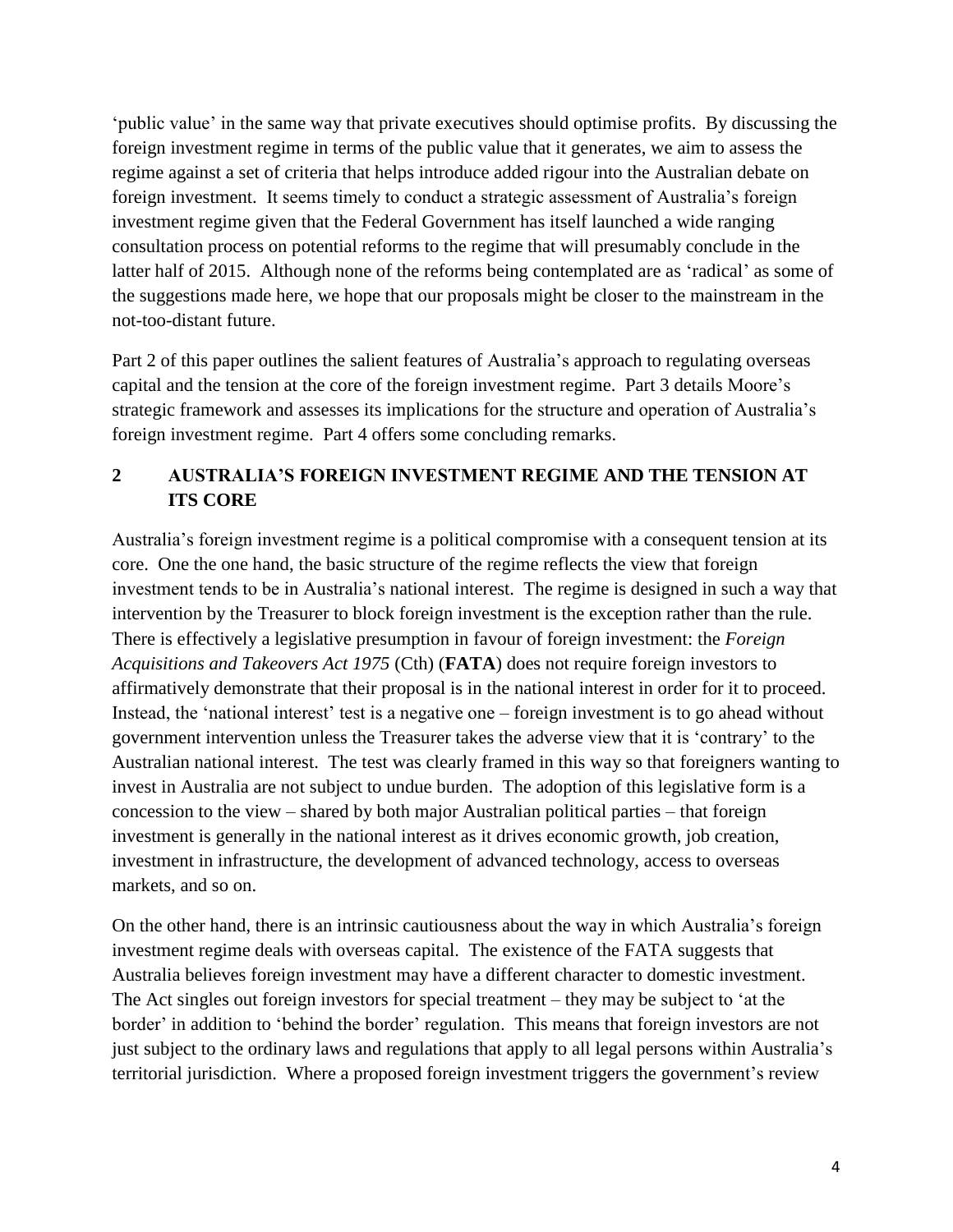process, 3 the Treasurer must decide *ex ante* (at the Australian border, as it were) whether the investment should be blocked or subject to conditions designed to safeguard the Australian national interest. There is thus a process for vetting foreign investment for which there is no domestic equivalent. Ultimately, then, there is a tension at the core of Australia's foreign investment regime. The regime is designed to facilitate the flow of overseas capital into Australia through a legislative presumption that foreign investment is in the national interest. But there is also an institutional wariness that suggests there might be something different about foreign investment such that *ex ante* scrutiny is warranted.

The tension in Australia's foreign investment regime, and the ambiguity it creates as to Australia's position on overseas capital, is arguably magnified by the amorphous nature of the national interest 'test'. The FATA establishes the 'national interest' as the standard to be used by the Australian Treasurer or a delegate when considering whether to block a foreign investment proposal or subject it to conditions. The legislation does not, however, go on to define the term. Our primary understanding of the national interest therefore comes from the government's Foreign Investment Policy, which 'sets out a matrix of factors, including economic and security considerations...[that] are relevant to determining whether a proposal is in the national interest' (Mendelsohn and Fels 2014, 63). While the policy provides a loose guide to the national interest, it is clear from the document itself that it is not intended as an exhaustive and legally binding statement of the term.<sup>4</sup>

The absence of a legislative definition and a policy that is a mere guide gives the Treasurer a broad political discretion to determine the national interest in the context of particular foreign investment applications. That discretion is particularly large as the Treasurer is not legally bound to provide reasons for foreign investment decisions, and those decisions are not subject to direct parliamentary oversight and have little chance of coming before a court or tribunal for administrative review. The nature of this arrangement creates some uncertainty as to whether particular foreign investment proposals will be judged to be in the national interest, compounding an institutional design that already adopts a somewhat ambiguous position on foreign investment.

Building a certain institutional wariness of foreign investment into the regulatory regime was presumably about having a mechanism for managing objections from the Australian polity. Australians have sometimes been less than supportive of what they see as overseas investors 'buying up' Australian assets. The institutional ambiguity of the foreign investment regime allows the government flexibility in dealing with foreign investment applications: where a

 $\overline{\phantom{a}}$ 

 $3$  Not all proposed foreign investment must be notified for review by the Australian Treasurer. A foreign investment proposal is reviewable by the Treasurer depending on whether it meets various monetary and other thresholds set out in the *Foreign Acquisitions and Takeovers Act 1975* (Cth) and the Government's Foreign Investment Policy (Treasurer of Australia 2015).

 $4<sup>4</sup>$  The policy, for example, states that the 'Government reviews foreign investment proposals against the national interest case-by-case' and that it prefers 'this flexible approach to hard and fast rules' (Treasurer of Australia 2015, 1).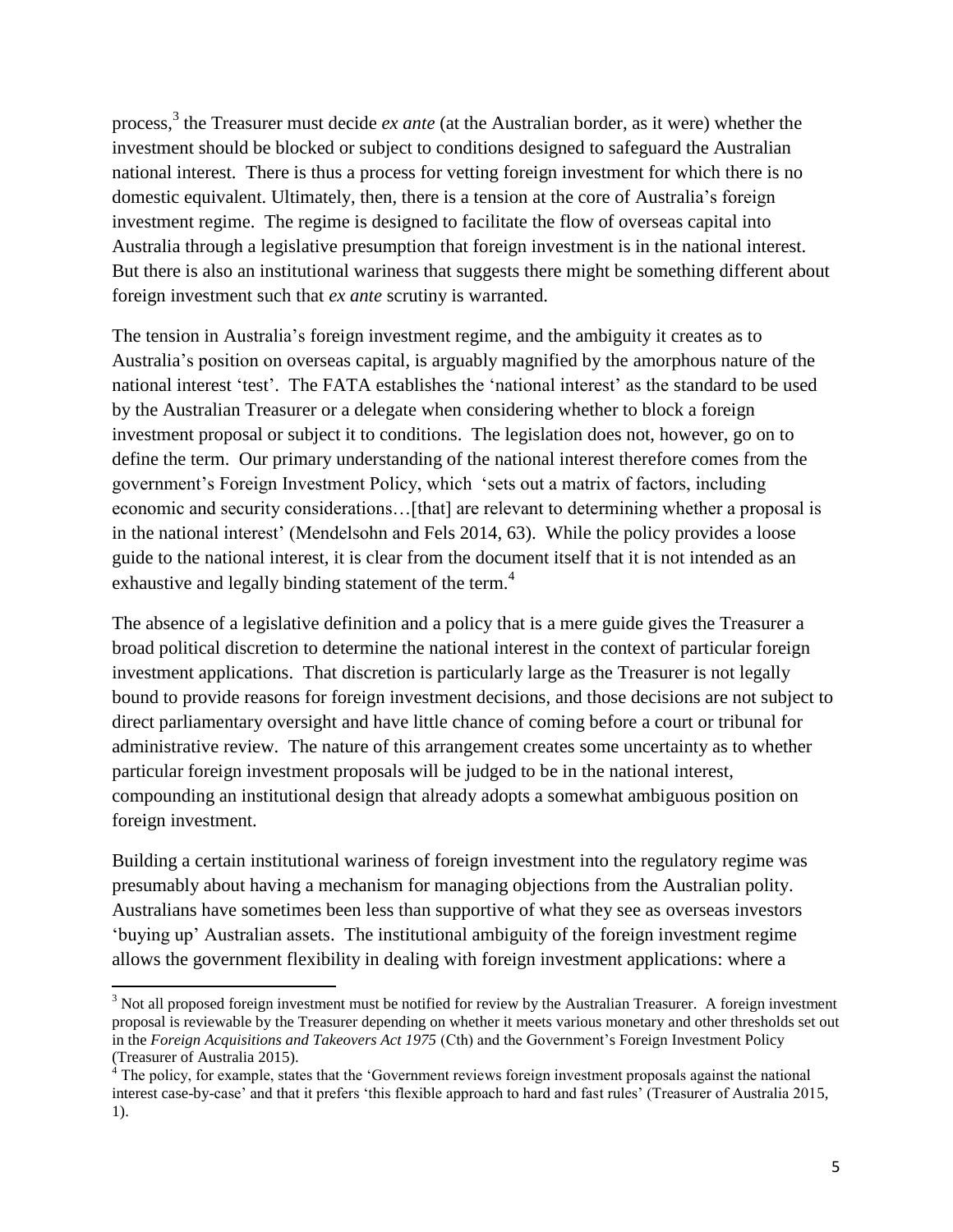proposal is highly unpopular, the government can accede to public pressure by declaring it to be contrary to the national interest.<sup>5</sup>

The foreign investment regime arguably has four primary objectives that reflect the view at the heart of the regime that foreign investment is at once welcome but also needs to be treated with caution. The regime seeks to:

- (1) Optimise the levels of foreign investment that Australia receives. It therefore aims to provide prospective investors with confidence about the review process, including its consistency and fairness.
- (2) Screen inbound foreign investment to guard against potentially deleterious effects.
- (3) Play a symbolic role by reassuring the Australian public that foreign investment is being adequately scrutinised. This ability to reassure helps the Australian government manage political pressures around foreign investment: it reduces the prospect that foreign investment proposals will need to be rejected on the grounds of public unpopularity.
- (4) Educate foreign investors about Australian standards and expectations.

Our strategic assessment below evaluates the foreign investment regime in the light of these objectives and the notion of public value.

# **3 A STRATEGIC ASSESSMENT OF AUSTRALIA'S FOREIGN INVESTMENT REGIME**

This section uses a framework proposed by Moore (1995) of Harvard's Kennedy School of Government to pose a series of questions about the purpose, political parameters, and performance of Australia's foreign investment regime. Rather than providing definitive answers to the questions raised, it aims to highlight areas where more policy attention might be desirable.

Given present elevated levels of discussion around foreign investment, and particularly Asian investment in Australian agriculture and the residential property market, it seems timely to strategically evaluate the foreign investment regime and consider afresh how well it is serving the interests of Australia and inbound investors.

# *3.1 Conducting an Assessment Using the 'Strategic Triangle'*

 $\overline{\phantom{a}}$ 

Moore's central premise is that government departments and agencies (henceforth collectively referred to as 'organisations') should deliver value to the public. He argues that leaders of these organisations should ask themselves three main questions that form a 'strategic triangle'.

<sup>&</sup>lt;sup>5</sup> This was implicitly acknowledged by the Chairman of the FIRB, Brian Wilson, in his comments on the Abbott Government's rejection of Archer Daniels Midland's proposed acquisition of GrainCorp. See Wilson quoted in Hyland (2014).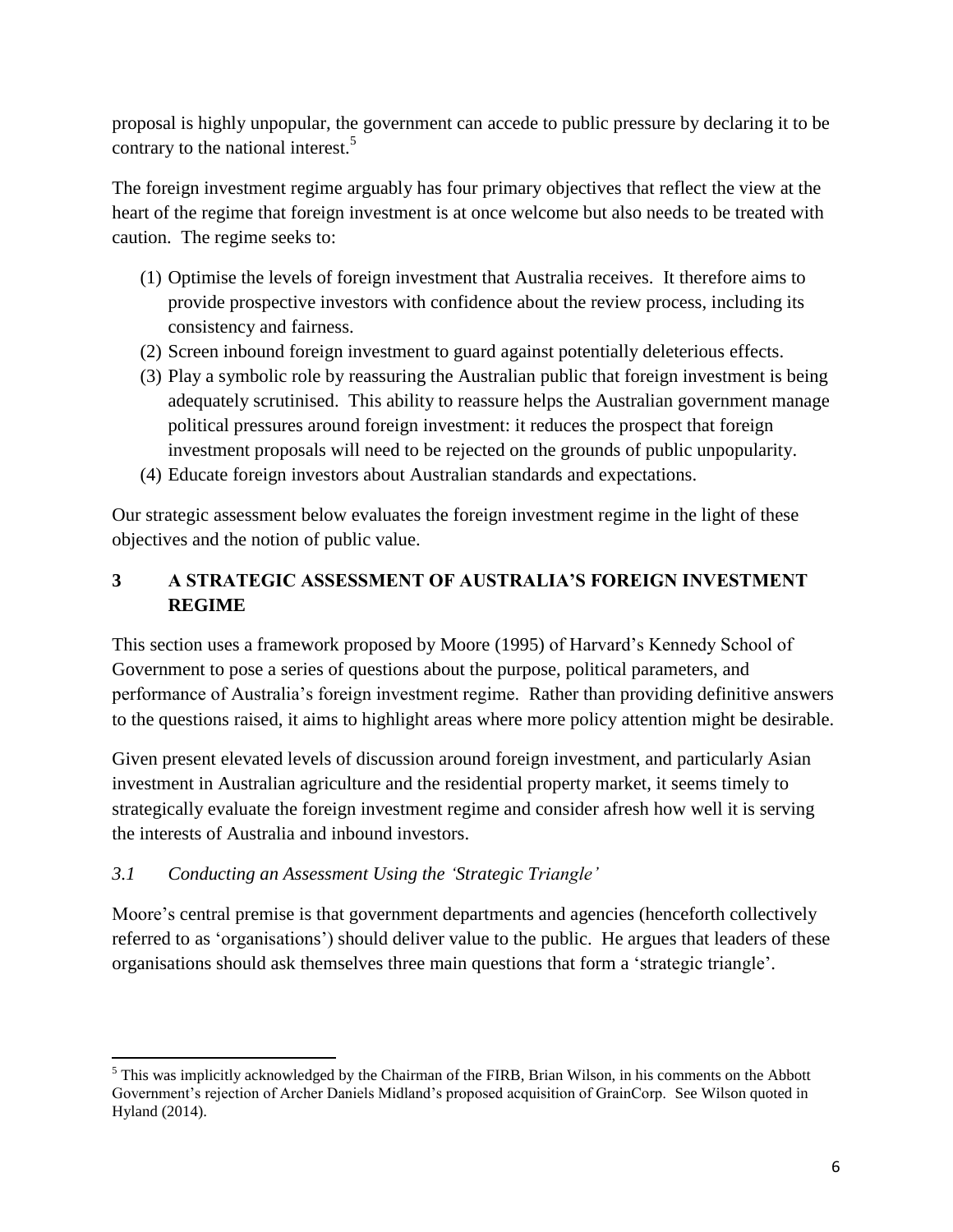## Question 1: the Notion of Public Value

The first set of questions centre on the public value the organisation delivers:

- What public value should the organisation serve?
- Is it delivering its promised value?
- Could it deliver greater value? For example, by changing its product or garnering more resources.

Identifying value is relatively straightforward in the private sector. Profit is usually the best indicator of value – a firm's product is demonstrably valuable where consumers are willing to pay for it at a price that generates profit for the firm (Moore 1995, 30). Value is harder to judge in the public sector, since the link between what the government produces and people's willingness to pay for that product is less apparent than in the private sector. Government products and services are delivered largely on the basis of compulsory taxation, but there is usually no direct mechanism through which citizens can indicate their preference for certain products over others (Moore 1995, 30). The closest approximation of people's preferences is elections for representative government, where citizens endorse government policies over those of the opposition giving the government a mandate for action (Moore 1995, 30-31). But this process is an imperfect expression of preferences (Moore 1995, 52), since not all prospective government action is the subject of an election policy. Ascertaining public, as opposed to private, value is therefore inescapably contestable.

Moore argues that the creation of public value has two facets (1995, 53). One indicia of public value is actually providing a desired public good or service – in other words, the delivery of results. Another is the process through which that good or service is delivered. Moore suggests that people are inclined to view fair, efficient, and accountable public enterprises as intrinsically valuable (53). As a consequence, proper processes are said to help enhance the legitimacy of government decision-making (126). In some cases, an organisation's willingness to embrace openness and accountability may also help generate support for the organisation, including from its political patrons (273; 281).

Moore reminds us that the ends do not necessarily justify the means. The question is not just whether the government is producing something ostensibly worthwhile. The final product must also be worth the costs entailed in the exercise of government power (Moore 1995, 29). One cost is levying compulsory taxation from citizens to finance government activities, which arguably detracts from personal freedom and reduces the funds available to be spent in the private market (Moore 1995, 29). Another is the effect of a coercive exercise of government power,<sup>6</sup> which may have domestic and international financial implications and an impact on the perceptions, relationships, and liberties of Australians and foreigners. Where the exercise of

 $\overline{\phantom{a}}$ <sup>6</sup> Where the government compels or prohibits certain behaviour.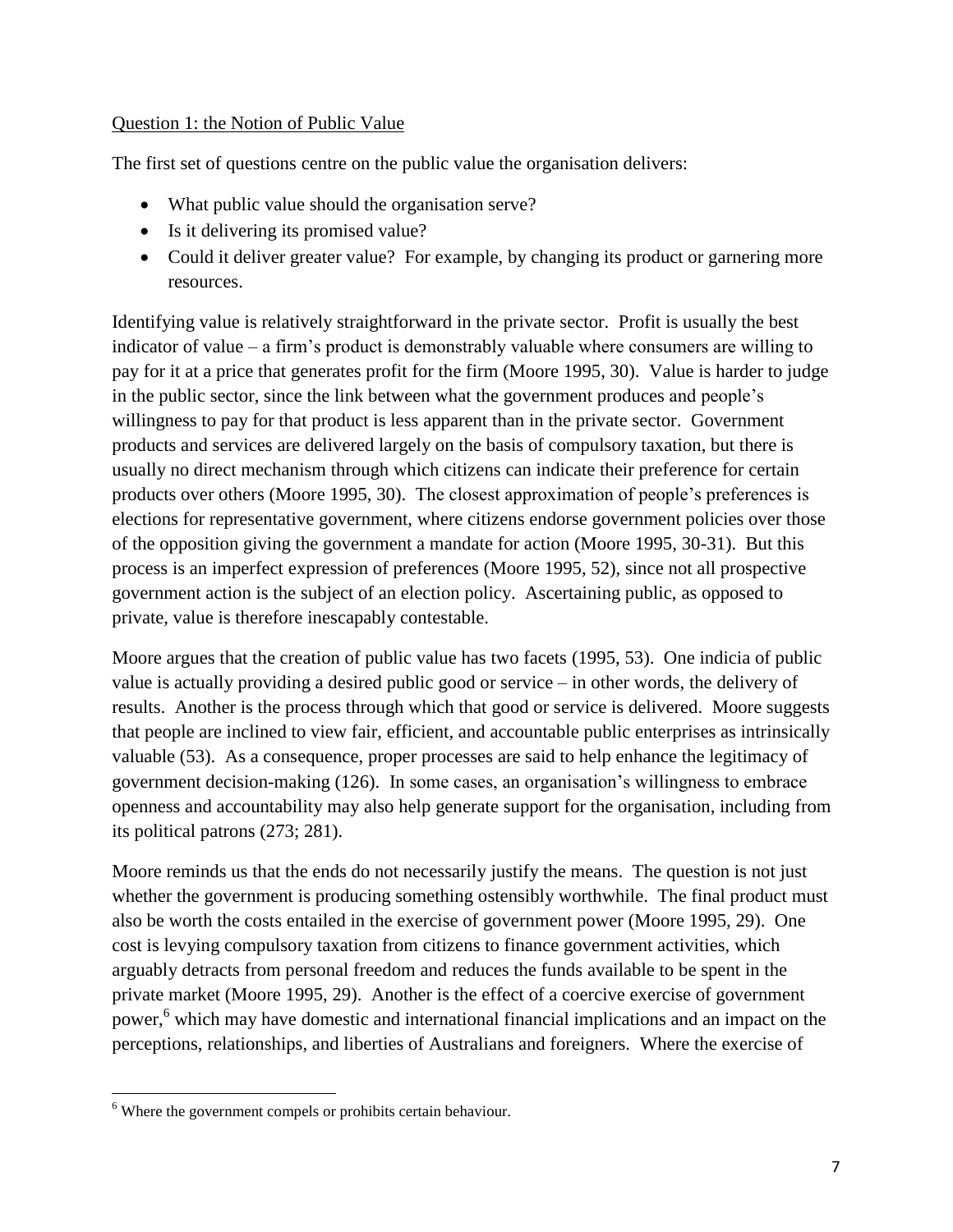government power may have a significant adverse effect on those subject to the power, it is appropriate to inquire into the process and propriety of government intervention.

A public organisation's value can be increased through:

- Delivering more products and services.
- Producing something of better quality.
- Improving the processes that surround the delivery of products and services.
- Measuring the preferences of citizens more accurately and better responding to them (Moore 1995, 211).

In the end, while judging public value may pose difficulties at a theoretical level, public servants find themselves having to resolve the matter on a daily basis in order to keep government running (Moore 1995, 39).

## Question 2: the Authorising Environment

The second question that leaders should ask themselves relates to the 'authorising environment' of the government organisation. Analysing the authorising environment involves looking closely at the sources from which the organisation derives authority and legitimacy. Public organisations in Australia ultimately derive their legitimacy from the implied consent of the Australian people, who delegate their authority to elected officials through the process of representative government. The politics surrounding an organisation is a critical part of the authorising environment, since it may affect the support (both financial and political) that an organisation receives and thus its capacity to achieve its objectives. Laws and regulations are a product of the authorising environment, and may confer or constrain the powers of a public organisation. Skilled leaders recognise that an organisation's authorising environment is dynamic – a prevailing favourable environment should not be taken for granted, as the situation can change in response to real-world events. Conversely, it may be possible to shift the authorising environment in ways that help an organisation expand or better achieve its objectives.

## Question 3: Operational Capacity

The third question looks at an organisation's operational capacity, and asks what can feasibly be delivered given existing financial resources, human capital, administrative structures, legal powers, and so on. The goal is to assess whether the operational capacity is optimal in the light of the organisation's objectives and authority. Operational capacity, too, is changeable and subject to negotiation. Moore encourages leaders of government organisations to seek to alter the operational capacity if doing so will improve the product being delivered or enhance the organisation's authority and legitimacy.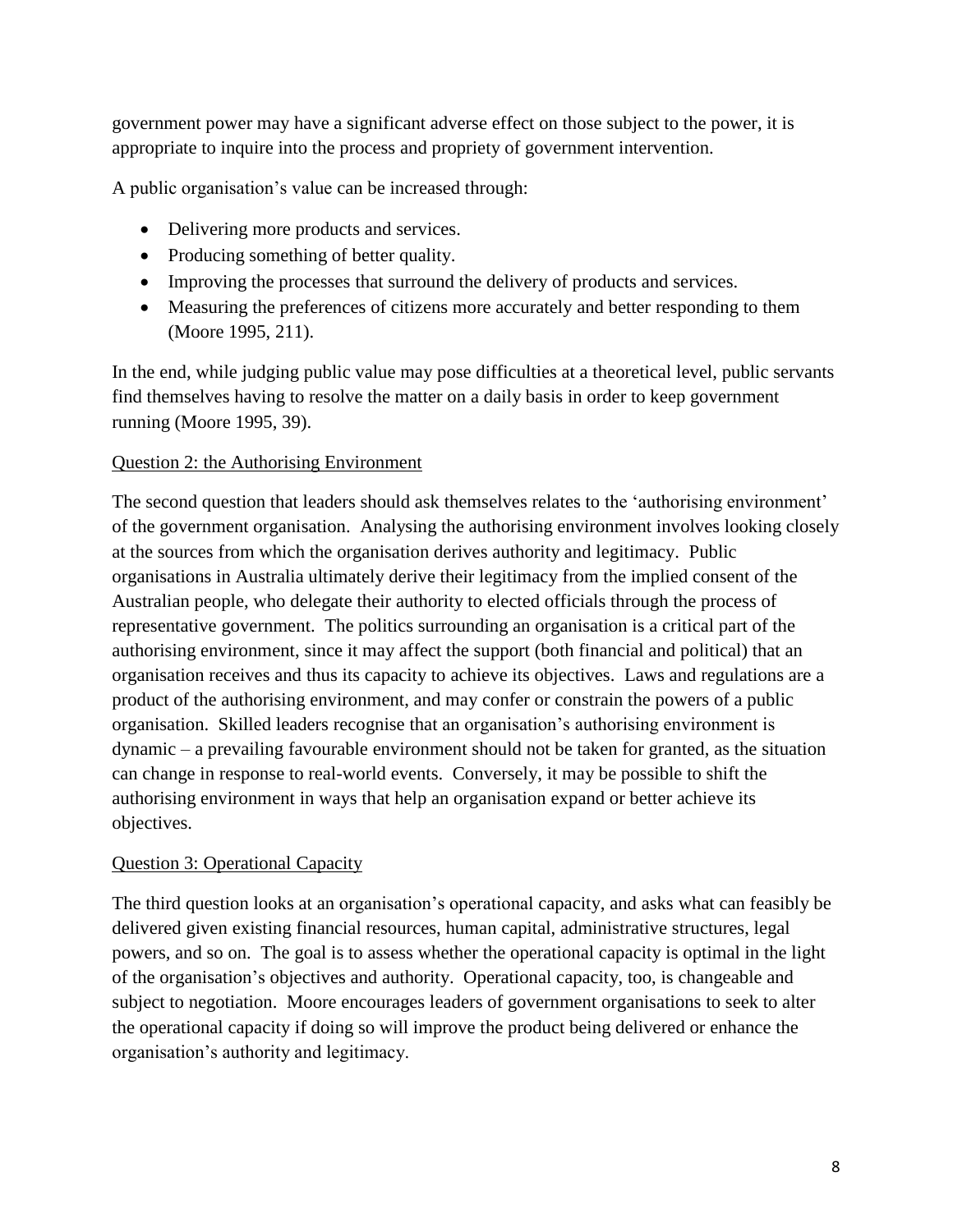#### A Fourth Question: the Issue of Co-producers

Moore urges leaders of government organisations to think about a fourth ancillary question, *viz.* whose support, outside the organisation's political masters and its own employees, is needed for the organisation to fulfil its mandate (1995, 210). The task is to identify 'co-producers' who have an interest in the area handled by the government organisation. Co-producers may include individual citizens, interest groups, business leaders, professionals and professional associations, lobbyists, the media, legislative committees, other government agencies or departments, and the courts (Moore 1995, 119-125).

The endorsement of co-producers can be of profound benefit to an organisation, since their efforts may boost the organisation's efficacy without an additional injection of resources on its part. Co-producers can effectively supplement an organisation's operating capabilities (Fels 2010, 516-517), enabling it to provide more while using the same or fewer resources. Australian citizens are co-producers in the law enforcement context – they assist police in preventing and solving crimes by providing information to the 'Crime Stoppers' hotline. This relationship arguably assists the police in keeping Australians safe notwithstanding stretched resources.

After the initial identification of co-producers, an organisation then needs to consider how they can be mobilised. Engaging with the media can be an effective way to communicate the mission of an organisation and attract co-producers (Moore 1995, 120-121). In the 1990s and early 2000s, the Trade Practices Commission – the forerunner of the Australian Competition and Consumer Commission (**ACCC**) – began to use media coverage to encourage ordinary Australians to engage with the regulator's goals. Senior leadership within the regulator at the time felt that it could deliver far greater public value to the Australian people (Fels 2010, 508- 509). In particular, there was a sense that more could be done to rein in anti-competitive behaviour by big business and to strengthen consumer rights. There was, however, little political support for a more active regulator as the then Labor Government did not wish to antagonise business interests (Fels 2010, 509).

The ACCC embarked on a program designed to give effect to its expanded view of the public value that it could deliver. This included prosecuting a number of high profile anti-cartel cases (Fels 2010, 509). At the same time, it began a media campaign that sought to raise public awareness of the regulator's renewed agenda (510-511). Fels, who was Chairman of the ACCC at the time and is one of the authors of this paper, argues that this campaign made co-producers of the Australian people. As the community came to appreciate the regulator's strengthened mission, the political authorising environment was made to shift (Fels 2010, 511-512). Increasing public opinion in favour of action by the ACCC meant that the Labor Government had to concede to a more activist competition regulator despite its initial reservations.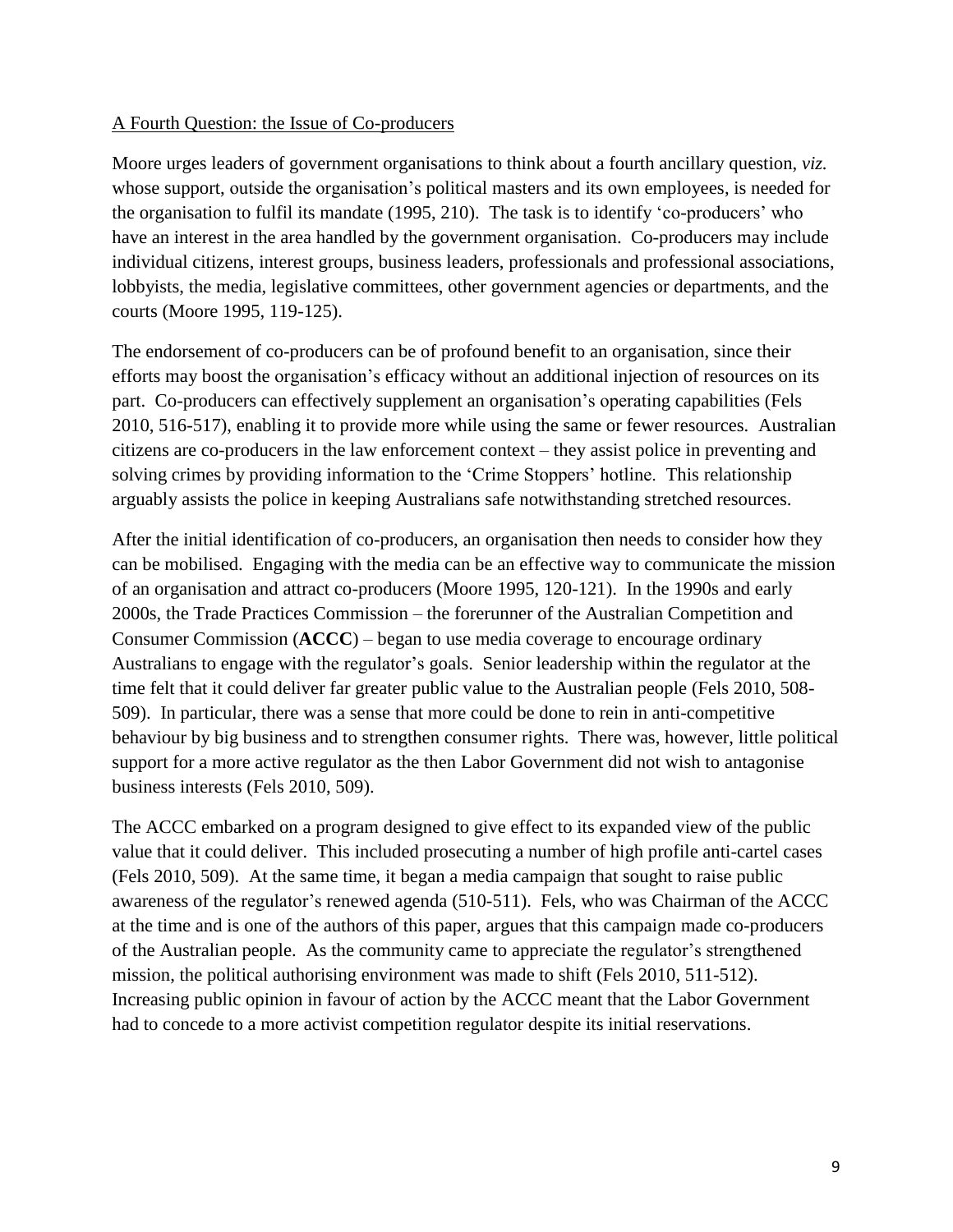#### Why Invoke the Strategic Triangle?

This section has outlined three main questions that a leader of a public organisation might find it useful to ask. They can be summarised in shorthand by asking:

(1) [W]hat *should* be done (i.e., what would be of value to the public?); (2) what *may* be done (i.e., what does the legislation permit or require to be done?); and (3) what *can* be done (i.e., what is operationally possible, given the resources and powers available…) (Fels 2010, 492).

There are two reasons for a leader to ask these questions. First, they help the leader test the 'adequacy' of her or his strategic vision for the organisation (Moore 1995, 22). They remind the leader to think about whether her or his vision is of public value, will be endorsed in law and politics, and is achievable in practice (Moore 1995, 22). Secondly, the questions encourage thinking around the practical steps needed in order for the vision to be realised. They encourage this kind of thinking by highlighting:

[T]hree different aspects of…[the leader's] job: (1) judging the value of their imagined purpose; (2) managing upwards, towards politics, to invest their purpose with legitimacy and support; and (3) managing downward, toward improving the organisation's capabilities for achieving the desired purposes (Moore 1995, 23).

There is, of course, a dynamic relationship between the three questions or elements that leaders should consider. What is valuable is partly determined by what is legally and politically supportable and operationally achievable. A vision that commands little support and is unattainable in real terms may be of questionable value (Moore 1995, 71-72). The authorising environment may also be more or less supportive and susceptible to change depending on how the public value is articulated and the prospects of the value actually being fulfilled. Finally, what is operationally achievable may be affected by how the public value is expressed and the political support that the expression commands – both these factors can affect available resources and the willingness of co-producers to help implement a particular vision. A successful strategy for a public organisation is one that recognises this inherent dynamism and brings the three questions or elements into 'coherent alignment' (Moore 1995, 71). In other words, a good strategy conceives of public value in a way that commands the necessary support and is likely to be achievable.

In the following discussion, we use Moore's strategic triangle to assess the structure and operation of the Foreign Investment Review Board (**FIRB**) and the foreign investment regime more generally with a view to considering what changes, if any, might be desirable.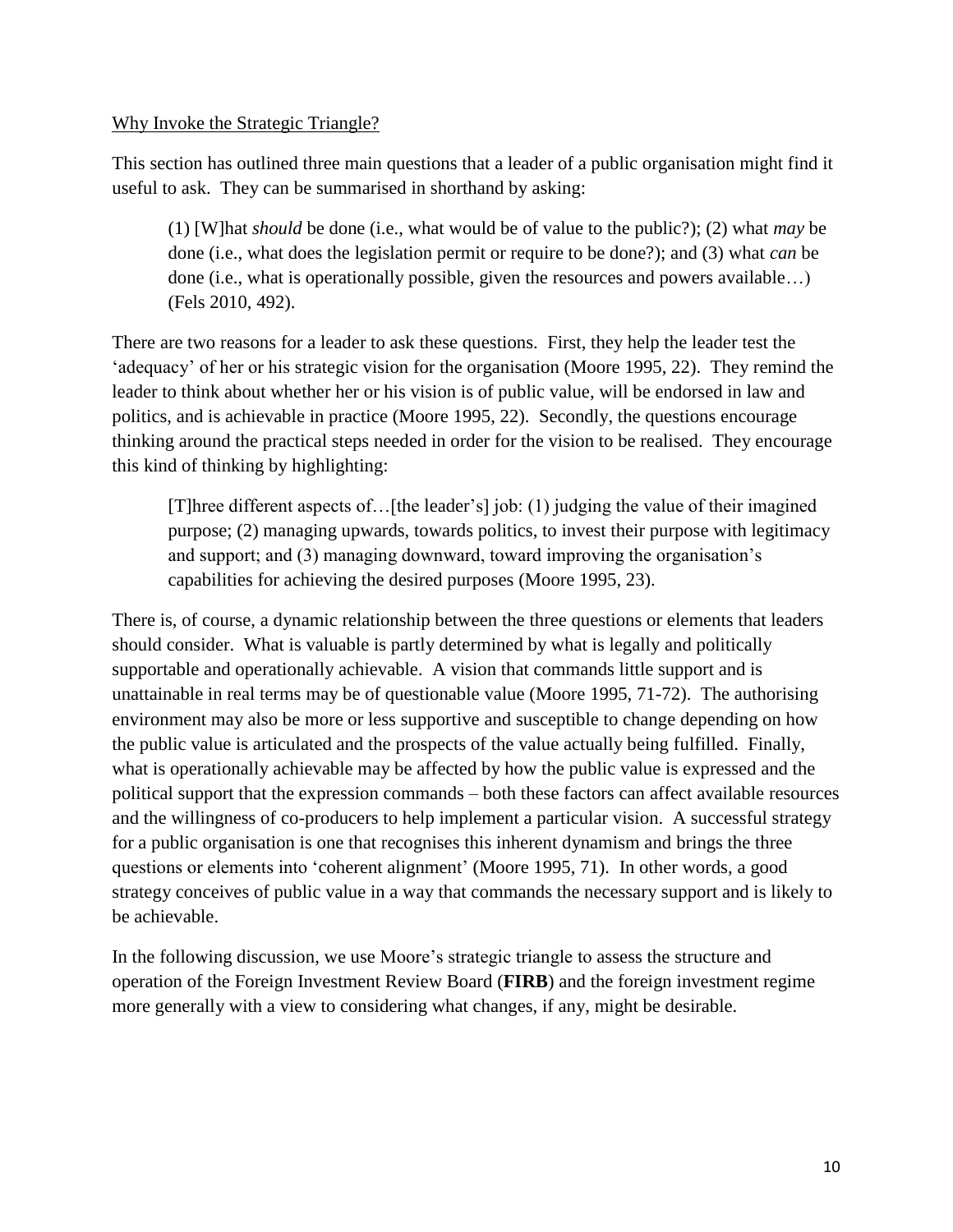# *Question 1: What Public Value Does the Foreign Investment Regime Serve and How Can it be Maximised?*

The first question to ask is what public value is generated by the foreign investment regime generally, and by review by the FIRB in particular.

## Objective 1: Facilitating Foreign Investment

The current regime generates public value by delivering tangible results – *viz.* through facilitating the flow of foreign investment into Australia. Because of the capital intensive nature of the Australian economy and an historical shortage of domestic savings, the country has long relied on foreign investment to develop areas like resources and agriculture. Prime Minister Tony Abbott acknowledged this reality during a visit to Australia by Japanese Prime Minister, Shinzo Abe, in 2014. When the pair toured the Pilbara mining region in Western Australia, the Australian PM reportedly observed that the extensive development of WA's mining sector would have been impossible without the past high levels of Japanese investment (Garvey 2014, 5).

Foreign investment is widely seen as contributing to Australian economic growth through the expansion of productive capacities, stimulation of competition, development of cutting edge technology, generation of jobs, improvement of infrastructure, and the creation of new overseas markets for Australian goods and services. As we have already suggested, the institutional design of the foreign investment regime is in considerable measure geared towards encouraging the investment of overseas capital in Australia. Drysdale – who was involved in the policy discussions around establishing a foreign investment review process – argues that while the regime may ostensibly appear restrictive in relation to overseas capital, in actual fact the primary goal has always been to promote its flow into Australia. He recalls that the government created the foreign investment regime in the 1970s as a policy tool to manage the rising economic nationalism in Australia in response to high levels of foreign direct investment in the resources sector mostly by US firms (Drysdale 2011, 56).

If we see facilitating foreign investment as being of public value, it can be argued that the present regime is doing reasonably well. This can be concluded from the large number and value of reviewable foreign investment applications relative to the modest budget allocated to the review process. Let us briefly consider the bodies involved in the review process, some pertinent statistics, and the cost of running the foreign investment regime.

The foreign investment review process is administered by the FIRB and Treasury's Foreign Investment and Trade Policy Division (**FITPD**). The FIRB is the pinnacle advisory body that currently comprises five members. Four members are part-time and are mostly senior executives drawn from the business community (FIRB 2015a). One member of the FIRB – the 'Executive Member' – is full-time and also serves as the General Manager of the FITPD. The FIRB advises the Treasurer on the law and policy surrounding foreign investment, and on individual high profile foreign investment applications. It also performs an oversight role in relation to the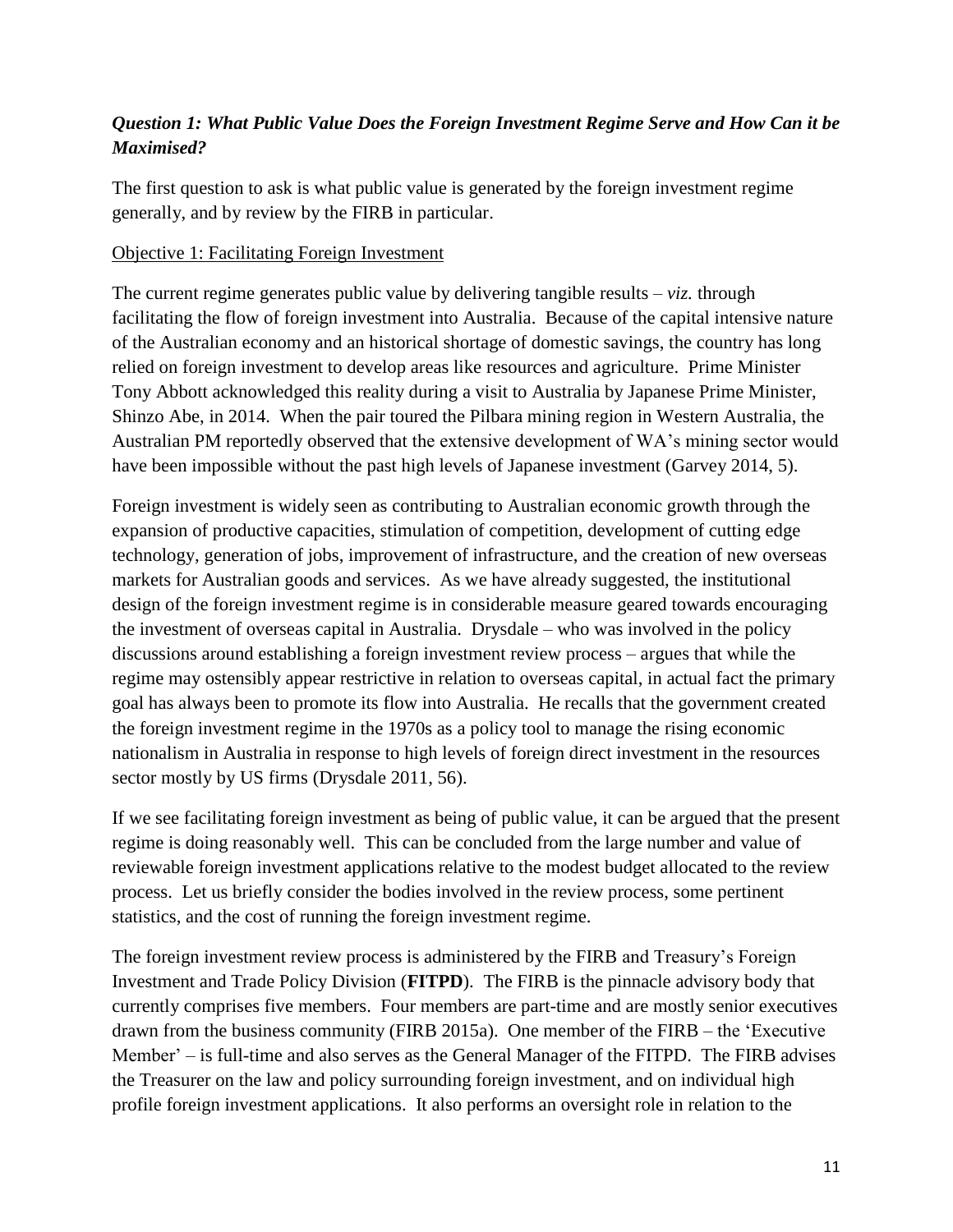handling of foreign investment applications (FIRB 2015b, 5). The FIRB functions as a steering committee: it meets on a monthly basis, and in the intervening period communicates through telephone conversations between the full-time Executive Member and individual board members (FIRB 2015b, 5).

The FIRB is not involved in the day-to-day administration of the foreign investment review process, and instead relies heavily on the secretariat services provided to it by the FITPD in order to fulfil its role. The FITPD carries out an initial review of all foreign investment applications that it receives, and then advises the FIRB of applications that have been assessed as potentially significant (FIRB 2015b, 7). It also generates a weekly report to the FIRB on all applications received in that time (FIRB 2015b, 5). The FITPD consults with state and territory governments and other government agencies about the potential impact of proposed foreign investment where proposals are deemed sufficiently significant (FIRB 2015b, 7). FITPD officials also make the vast majority of foreign investment decisions pursuant to a delegated authority from the Treasurer (FIRB 2015b, 6).<sup>7</sup> The seniority of the FITPD decision maker depends on the value of the proposed foreign investment and its sensitivity.<sup>8</sup>

In 2013-2014, the expenses of the FIRB amounted to AUD\$328,048 – a majority of this went towards remunerating Board members (FIRB 2015b, 9). The cost of running the FITPD for the same period was AUD\$3.9 million, most of which paid for staff salaries and administration (FIRB 2015b, 9). During that time, 25,005 foreign investment applications were considered (mostly by the FITPD). 24,102 of those applications were approved (FIRB 2015b, 9), with a combined worth of AUD\$167.4 billion (FIRB 2015b, 20). $^9$  Three foreign investment applications were rejected in 2013-2014 (FIRB 2015b, xi),  $^{10}$  continuing a trend in which only a small number of applications are prevented from proceeding (FIRB 2015b, Table 2.1, 20).<sup>11</sup> Two of those rejections were in the residential real estate sector, although the third was of the far more significant bid by US firm Archer Daniels Midland to acquire the Australian grain storage and distribution company, GrainCorp (FIRB 2015b, xi).

 $\overline{\phantom{a}}$  $<sup>7</sup>$  In 2013-2014, of the 24,105 foreign investment applications decided, 23,205 (just over 96 per cent) were decided</sup> by an FITPD official with the remaining 900 decided by a Treasury minister (FIRB 2015b, 9).

<sup>&</sup>lt;sup>8</sup> Whether a foreign investment decision is made by a Treasury minister or an FITPD official depends on the sensitivity of the application, with more sensitive applications decided by a minister. The sensitivity of an application may be indicated by the FIRB, the Executive Member of the FIRB, or a government agency involved in assessing the application. Where an application is to be decided by the FITPD, it is the amount of money involved that determines how senior an official is needed to decide the application. An internal Minute by the Treasurer stipulates various monetary thresholds and the associated level of seniority needed to sign off on a foreign investment proposal of any given magnitude.

<sup>&</sup>lt;sup>9</sup> Figures reflect levels of foreign investment approved rather than actually received.

<sup>&</sup>lt;sup>10</sup> The difference between the number of applications considered and the number approved is attributable to the withdrawal of 719 applications and the finding that 181 applications were not reviewable under the FATA or the government's Foreign Investment Policy (FIRB 2015b, 9).

<sup>&</sup>lt;sup>11</sup> Only three significant FDI proposals have ever been rejected by Australian governments: Royal Dutch Shell's planned takeover of Woodside Petroleum in 2001, the Singapore Stock Exchange's proposed acquisition of the ASX in 2011, and ADM's bid for GrainCorp in 2013.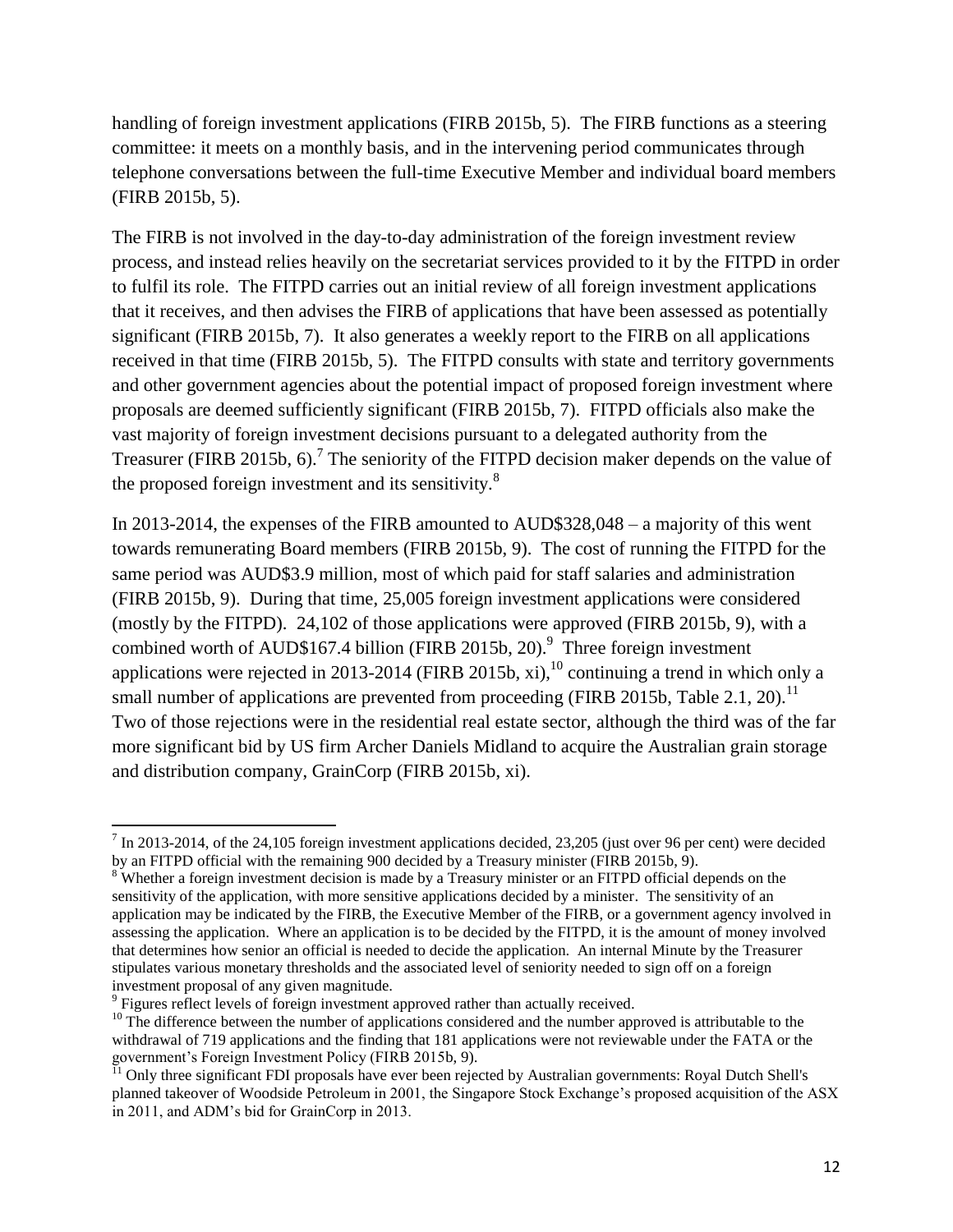To sum up the figures simply, a modest outlay of AUD\$4.2 million on the administration of Australia's foreign investment regime resulted in the approval of more than AUD\$167 billion in foreign investment. Armstrong's econometric analysis estimates that Australia tends to receives close to the maximum level of foreign investment that it could potentially expect (2011, 31). On the face of it, then, the government's expenditure is a highly cost effective way of generating good economic results for Australia. An important question, however, is whether there is a need for pre-screening of foreign investment at all and whether the national interest review process is the most effective way to achieve the collective objectives of the foreign investment regime. These questions are explored further below.

#### Objective 2: Screening Foreign Investment for Potential Harm to Australian Interests

Another way in which the foreign investment regime arguably creates public value is through screening investment proposals for potentially deleterious effects on Australian interests. If we are to see the regime as valuable in this sense, we need to accept the propositions that:

- (1) Foreign investment may have special characteristics that render it more problematical than domestic investment.
- (2) A dedicated 'at the border' review process is the most appropriate way to deal with the potentially harmful consequences of proposed foreign investment.

Chinese investment in Australia has been controversial in recent years, and presents a useful case study through which to briefly interrogate these two propositions. First, is there something different about Chinese investment that warrants special *ex ante* scrutiny? The majority of Chinese investment in Australia has been by SOEs – although there are indications this trend may be starting to change – in the mining sector (KPMG and University of Sydney China Studies Centre 2013, 1, 6-7).<sup>12</sup> Concerns about investment by Chinese SOEs tend to focus on the relationship with their major shareholder, the Chinese government. It is sometimes suggested that Chinese SOEs are likely to be guided by political or strategic motives rather than pure commerciality, and that there is ample scope for the Chinese government (whether at the central, provincial, or local level) to exercise control over company decision making.<sup>13</sup> There is also the argument that SOEs enjoy an unfair advantage over other prospective investors as they can access finance at unusually low interest rates through the Chinese government.

It is beyond the scope of this paper to assess these concerns in detail, although other papers parallel to this one do attempt such an assessment. Importantly, however, it cannot be unequivocally said that Chinese SOEs are motivated by non-commercial imperatives, are subject

 $\overline{a}$  $12$  Importantly, these trends are changing. FDI from private Chinese companies is on the rise, and there appears to be a shift away from FDI in resources towards the energy (especially LNG) sector (KPMG and University of Sydney China Studies Centre 2013, 1, 15, 6).

 $13$  See extensive commentary by Barnaby Joyce MP in five separate hearings of the Senate Economics References Committee into foreign investment by SOEs (Senate Economics References Committee 2009).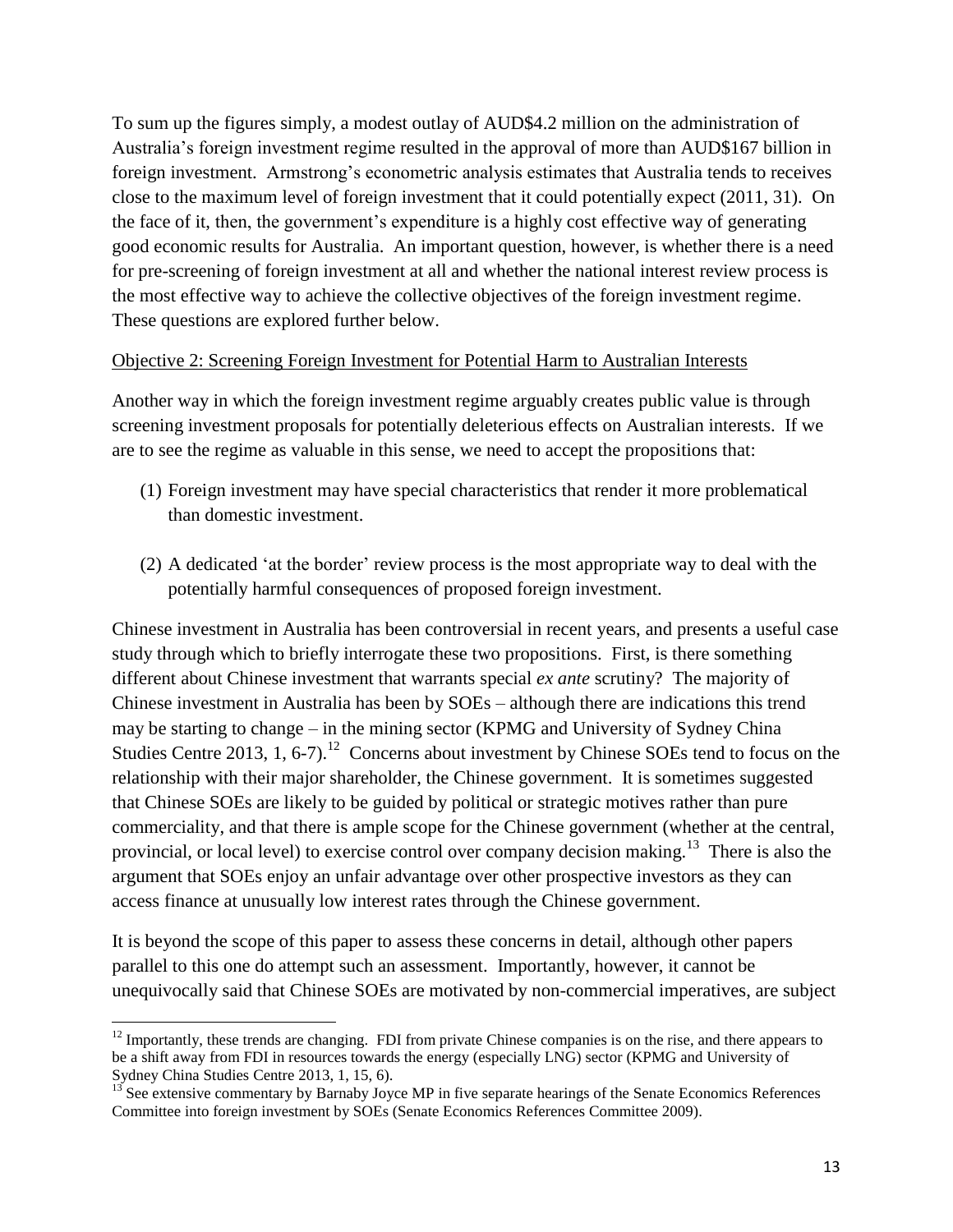to the direct control of the Chinese government, and universally enjoy preferential finance. Since the late 1970s the Chinese Communist Party (**CCP**) has enacted a series of reforms, many of which affect SOEs, in an attempt to transition from a centrally planned economy to marketbased socialism. Earnest efforts to reform SOEs began in the 1990s, and have included:

- Early (pre-1990s) initiatives to increase the autonomy of SOEs over daily managerial decisions and to allow them to keep a portion of firm profits.
- Limited privatisation of unprofitable SOEs.
- Efforts to subject SOEs to greater competition by leveling the business and regulatory playing field so that it is easier for private firms to emerge and flourish.
- Changes in ownership structure, with the public listing of some SOEs and the creation of opportunities for non-government investors to participate as minority shareholders.
- An increasing emphasis by the central government on modernising the administration of SOEs, including through the creation of formally accountable boards of directors answerable to shareholders.
- Efforts to ensure that new loans to SOEs by government banks are not 'soft loans', but are instead primarily extended based on a firm's financial performance and capacity to make repayments (Zhang and Freestone 2013).

These reform efforts have nudged Chinese  $SOEs<sup>14</sup>$  closer towards the position of private firms. There is a far greater need and incentive for SOEs to behave commercially than ever before, including when it comes to accessing finance. The role of the Chinese government in the daily operations of SOEs has also reduced. Public listing of some SOEs and changes in the corporate governance of many firms mean that these companies are no longer 'direct affiliates to the central planning system' – the CCP has ceased to be 'involved in…[the] dayto-day operations' of most SOEs (Dong and Freestone 2013). Despite the considerable accomplishments to date, there is a long way to go before Chinese SOEs and private firms stand on an equal footing. Some Chinese SOEs do still enjoy special privileges, including government protection of monopolies, state subsidisation, and easy access to finance as a consequence of the government's willingness to guarantee their corporate debt (Dong and Freestone 2013). In most cases, the government is also able to exert high level control over SOEs by appointing or demoting senior company management (Dong and Freestone 2013).

Deeper reform of SOEs is likely to be relatively slow to transpire: even 'after twenty years, SOE reform is still one of the most difficult tasks facing the Chinese government' (Huang

 $\overline{\phantom{a}}$ <sup>14</sup> While 'Chinese SOEs' are referred to here as if they constitute a homogenous group, in actual fact SOEs differ widely in various respects, including their:

Ownership and management structures (for example, they may be owned by the local/provincial/central government; they may or may not be wholly government owned; they may be publicly listed; they may or may not have a board of directors).

Strategic importance and consequent leverage over the Chinese government.

<sup>•</sup> Competitiveness and profitability.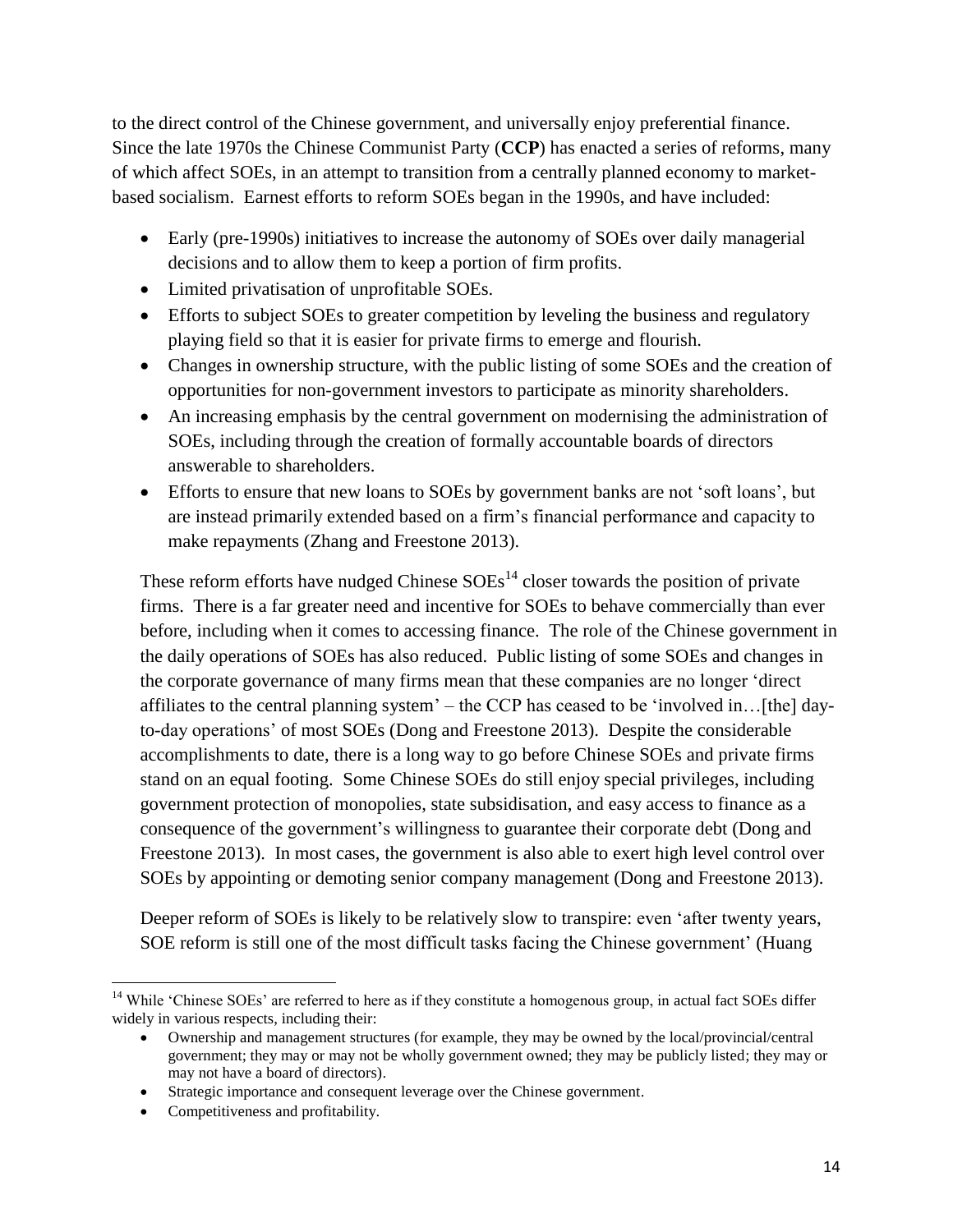2012, 95). This brief discussion of Chinese SOEs reveals that foreign investment has the potential to present challenges not typical of domestic Australian investment. There are ostensible differences between state-backed foreign investment and Australian private, or indeed government, investment. In the latter cases, there certainly seems to be a perception among some in Australia that the interests of the investor are much more likely to align with those of the Australian people as a whole. But while SOEs continue in many respects to be creatures of the Chinese state, this does not necessarily mean that their actions will be markedly different to those of private commercial entities. There is still more work to be done in analysing the impact of ownership structure on corporate behaviour.

Since there are some different and potentially problematical features of investment by Chinese SOEs, the next question is whether a pre-screening process is the most effective way of dealing with the possible adverse consequences of prospective investment. An empirical study of this question does not seem to have been carried out in Australia, presumably because of the complexities that would be involved in any such study, including the need to assess almost unanswerable counterfactuals. It is worth briefly exploring these counterfactuals to demonstrate their inherent complexity.

The comments immediately below pertain to a regime like Australia, which effectively prescreens certain categories of foreign investment. Let us take the case of an investment that passes the pre-screening process and is therefore allowed to proceed, and that later fails to produce any consequences that are perceived to be adverse from a national interest perspective (this will be referred to as 'scenario A'). In scenario A, it will be difficult to attribute the absence of adverse consequences to pre-screening as opposed to some other factor (for example, the foreign investor's experience of Australia's regulatory and cultural environments) or combination of factors. Scenario B is a situation where adverse consequences are proactively prevented by blocking a particular foreign investment proposal at the pre-screening stage. While the decision to block an investment eliminates the potential for negative effects, it too comes at a cost as Australia misses out on the injection of foreign capital and its associated opportunities. In scenario B, it may be difficult to unequivocally assert that blocking the investment was unavoidable – Australia's domestic regulations and corporate culture may in themselves have been sufficient to avert any negative effects of the proposed investment. Of course there is also a third scenario, in which adverse consequences eventuate despite the presence of a pre-screening process. These various scenarios are challenging to investigate empirically because of the difficulty in locating sufficiently like cases to use as comparators. In the case of scenario A, for example, showing that prescreening is effective in preventing adverse consequences would require us to find a near identical investment that was not subject to pre-screening and where adverse consequences did in fact come about.<sup>15</sup> Given the obstacles to researching this area, arguments for and

 $\overline{\phantom{a}}$ 

<sup>&</sup>lt;sup>15</sup> This would involve pairing investments where all important variables were matched, including: investment size and industry; a similar 'behind the border' legal/regulatory environment; company profile and experience.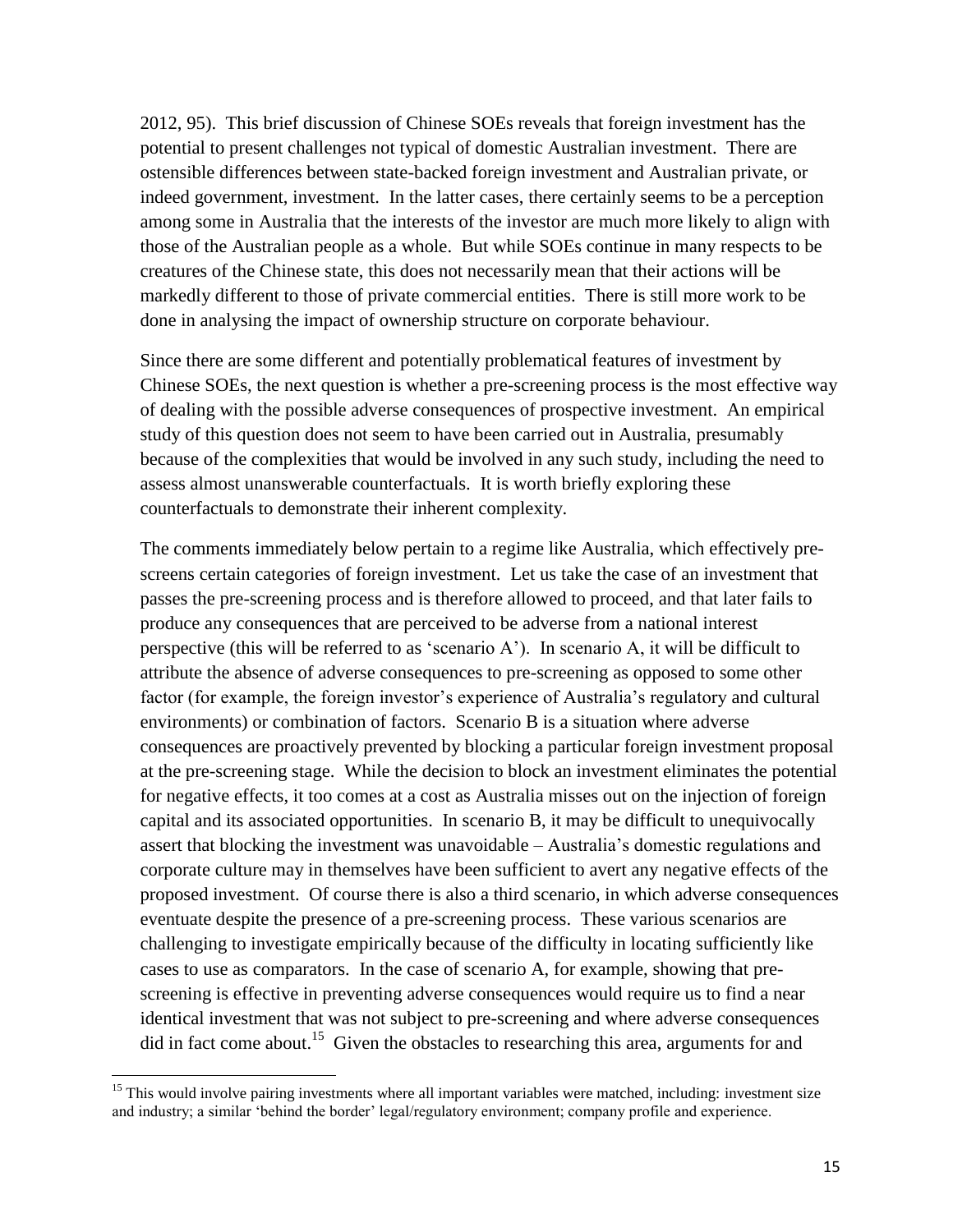against pre-screening tend to be based on ideological positions rather than robust empirical investigation.

There is a need for greater analysis of whether benefits derived from pre-screening foreign investment are worth the cost, which presumably includes some (perhaps small) deterrent effect on foreign investment. We know that Chinese foreign direct investment (**FDI**) in Australia has decreased since its historic and politically controversial peak in 2008 (KPMG and University of Sydney China Studies Centre 2012, 1). A recent explanation for this lies in the winding down of Australia's mining boom. But quite independent of, and preceding, this phenomenon, there were suggestions that some Chinese investors were making smaller investments so as to avoid triggering review by the Australian government. Still others may be opting to invest elsewhere – there are indications that while Australia remains a favoured destination for Chinese FDI, other countries are increasingly attractive to Chinese investors (KPMG and University of Sydney China Studies Centre 2013, 1-2). There are presumably hopes within the Australian Government that the recent signing of the China-Australia Free Trade Agreement (**ChAFTA**) will counteract these trends by sending a powerful message that Australia welcomes Chinese investment. The investment chapter of the ChAFTA raises the threshold that triggers review by the FIRB from AUD\$252 million to more than AUD\$1 billion (DFAT 2015). It remains to be seen whether that article will in fact encourage more Chinese investment in Australia, since it will only apply to private investors in so-called 'non-sensitive' sectors (DFAT 2015). The article does not liberalise existing screening arrangements for Chinese investment in agricultural land, agribusiness, or other sensitive sectors, and it will remain the case that investment by SOEs and other entities affiliated with the Chinese government is universally scrutinised regardless of its value (DFAT 2015).

While pre-screening may have historically deterred some foreign investment – and may continue to do so, especially in the case of countries not party to a bilateral Free Trade Agreement with Australia – it may also be insufficient to genuinely protect the national interest. The decision by Australia and the US to preclude Chinese firm, Huawei, from participating in the provision of telecommunications infrastructure on national security grounds exemplifies this insufficiency. Moran (2014) argues that such decisions may do little to safeguard the security of those countries given the globalised nature of IT supply chains (48). He observes that almost all international IT companies presently manufacture some of their equipment in China (48). Thus regardless of whether companies like Huawei are permitted to participate in Western markets directly, there is ample opportunity for them to behave malevolently – for example, by inserting 'trapdoors', 'backdoors', and surveillance systems into technology for overseas export (48). Moran proposes several ways of effectively safeguarding national security that are more imaginative than simple pre-screening, including comprehensive vetting processes where hardware and software are independently audited by trusted third parties (48-49).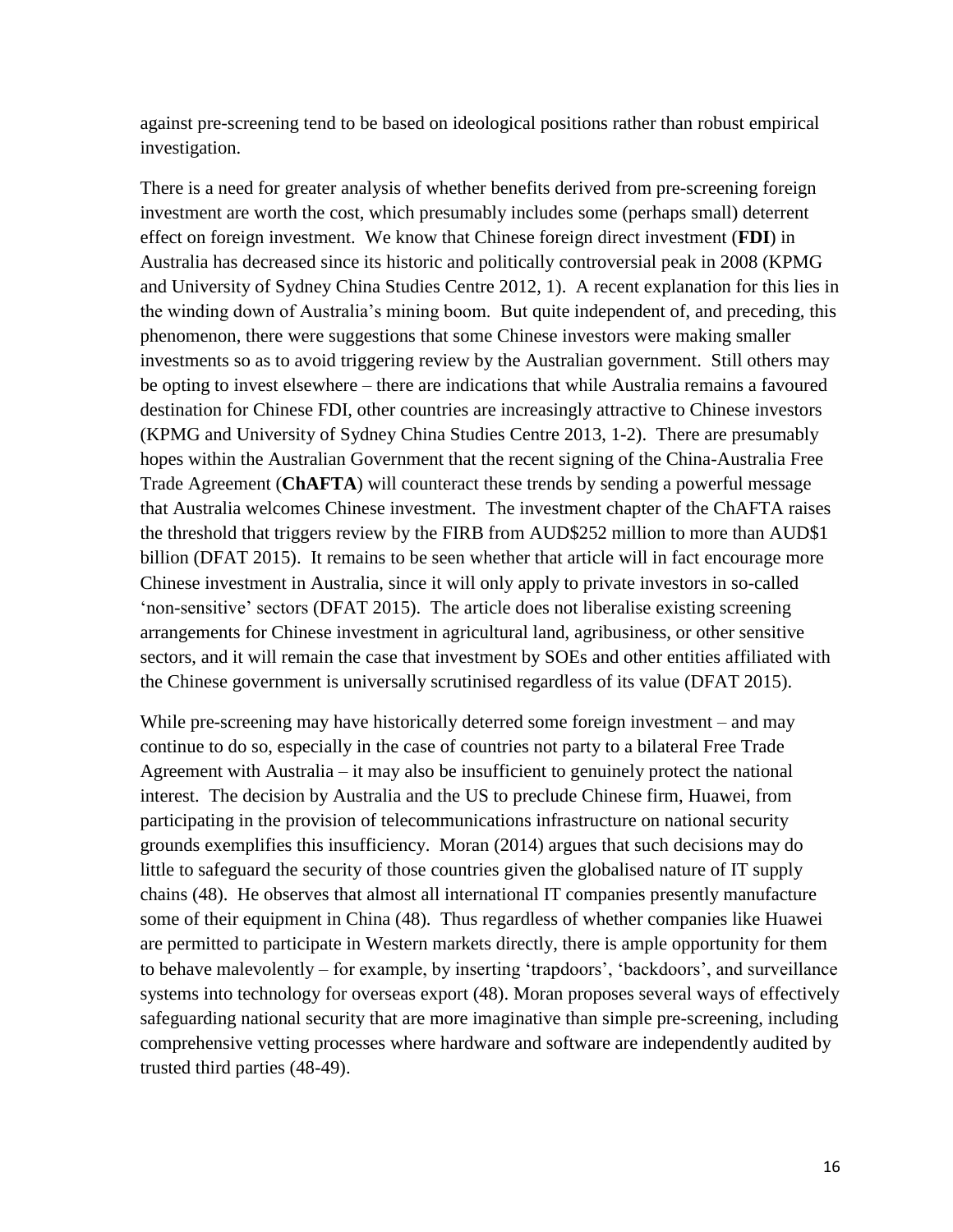A strong empirical basis for the view that pre-screening effectively safeguards the Australian national interest has yet to be developed. Perhaps more importantly, a simple process of prescreening may be under-delivering to the Australian people on the promise of public value in the foreign investment space. Now might be the time to think more creatively about how to secure the Australian national interest.

#### Objective 3: Reassuring the Australian Public on Foreign Investment

The symbolic role played by Australia's foreign investment review process is of public value because it supports another objective of the regime, *viz.* to facilitate overseas investment. The review process seeks to reassure Australians that foreign investment is scrutinised to ensure consistency with the national interest. This reassurance has helped to maintain public support for foreign investment, which in turn has assisted in counteracting political pressure to deal with foreign investment less liberally (Drysdale 2011, 56). The review process has therefore allowed Australia to remain relatively open to foreign investment (Drysdale 2011, 56).

Despite this general trend, cyclical sensitivity in parts of the Australian community to foreign investment does tend to suggest that a good many people are unpersuaded of the benefit delivered by that investment. This sensitivity is sometimes reflected in periodic spikes in attention by the Australian legislature (and the executive) to the issue of foreign investment. In 2009, for example, there were five separate hearings of the Senate Economics References Committee into foreign investment by SOEs. Between November 2011 and May 2013, the Senate Standing Committees on Rural and Regional Affairs and Transport held a total of 12 hearings in Canberra, New South Wales, and Western Australia to examine the national interest test (Senate Standing Committees on Rural and Regional Affairs and Transport 2012- 2013). These community concerns were also apparent in the mandate that the House of Representatives' Standing Committee on Economics had to investigate the adequacy of the approach to regulating foreign investment in residential real estate. The Committee was charged with its investigative role amid rising community concerns that overseas (and especially Chinese) property investment is contributing to the affordable housing crisis in Australia (House of Representatives' Standing Committee on Economics 2014; Anderson 2014). Since early 2015 the Abbott Government has itself been conducting a far more expansive consultation process on a raft of possible reforms to the foreign investment regime, some of which are in the process of being implemented without the need for antecedent legislative change (see Australian Government 2015; Treasury 2015).

The attention that the parliament devotes to the issue of foreign investment would seem to indicate that notwithstanding the reassurance offered by the review process, it continues to be a matter of contention and one that some within the community are troubled by. A survey of more than 1000 Australian adults by the Lowy Institute provides some support for this conclusion (Hanson 2012). Eighty one per cent of respondents were against 'allowing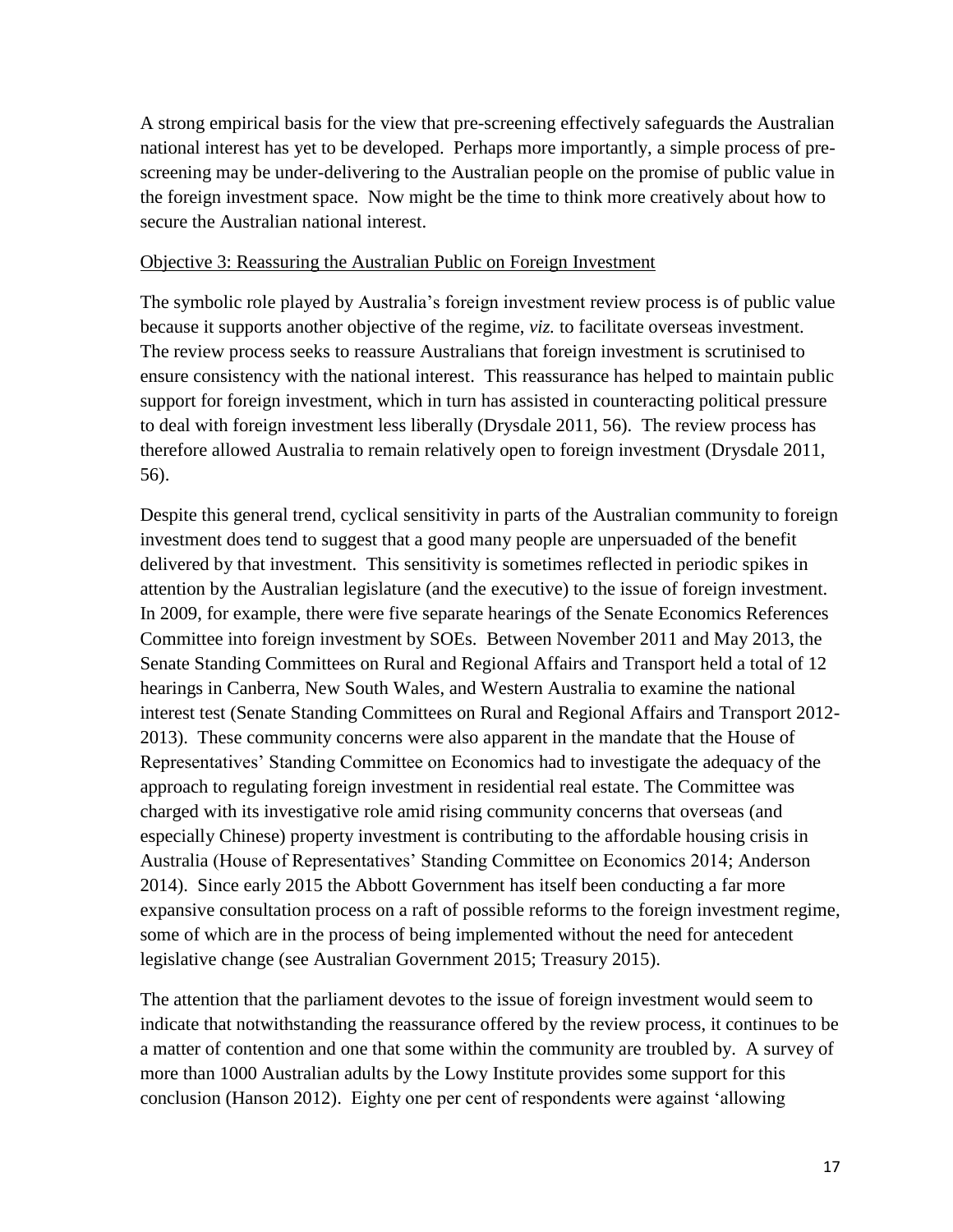foreign companies to buy Australian farmland to grow crops or farm livestock', with 63 per cent strongly against the idea (Hanson 2012, 4). Chinese investment was identified as particularly problematic, with 56 per cent of respondents (532 people) agreeing that 'the Australian government is allowing too much investment from China' (Hanson 2012, 12). Forty six per cent of those who agreed that there is too much investment from China also agreed that 'the Australian government is allowing too much foreign investment from all countries, not just China' (Hanson 2012, 12).

The mutual position of Australia's two major political parties seems to be that there is great public value in facilitating foreign investment. The question is therefore how to more effectively convince the Australian people of this view and better reassure them that their interests are being adequately protected by the regime. Building a popular consensus around foreign investment is important not least because it reduces the pressure politicians feel to reject overseas investment proposals because of public unpopularity. The issue of consensus building as a precursor to delivering on the promise of public value is explored further below.

#### Objective 4: Educating Foreign Investors on Australian Standards and Expectations

An explicit goal of the foreign investment regime is to educate foreign investors about Australian laws and regulations so that they are clear on the standards expected of them after they invest and appreciate how to comply with those standards. This educational objective is of public value to the Australian people because it aims to support the goal to minimise the adverse effects of foreign investment on the national interest. It also potentially supports the objective of facilitating foreign investment. Investors who have a keen understanding of the Australian operating environment are more likely to see their investment succeed than those who do not, and those with positive experiences of investing may be more inclined to expand their Australian operations or make fresh investments.

The FIRB and the FITPD already work to educate foreign investors by:

- Publishing fact sheets on Australia's laws, regulations, and policy (FIRB 2014, iv).
- Sending delegations of government officials to foreign countries in an effort to provide prospective investors with context on the Australian environment and community expectations. 16
- Communicating with foreign consular officials and the lawyers and business advisors of foreign investors about matters of compliance (FIRB 2014, iv).

 $\overline{\phantom{a}}$ <sup>16</sup> In May 2014, for example, Brian Wilson travelled to China for the third time in his capacity as Chairman of the FIRB to help explain Australia's approach to foreign investment (FIRB 2015b, iii).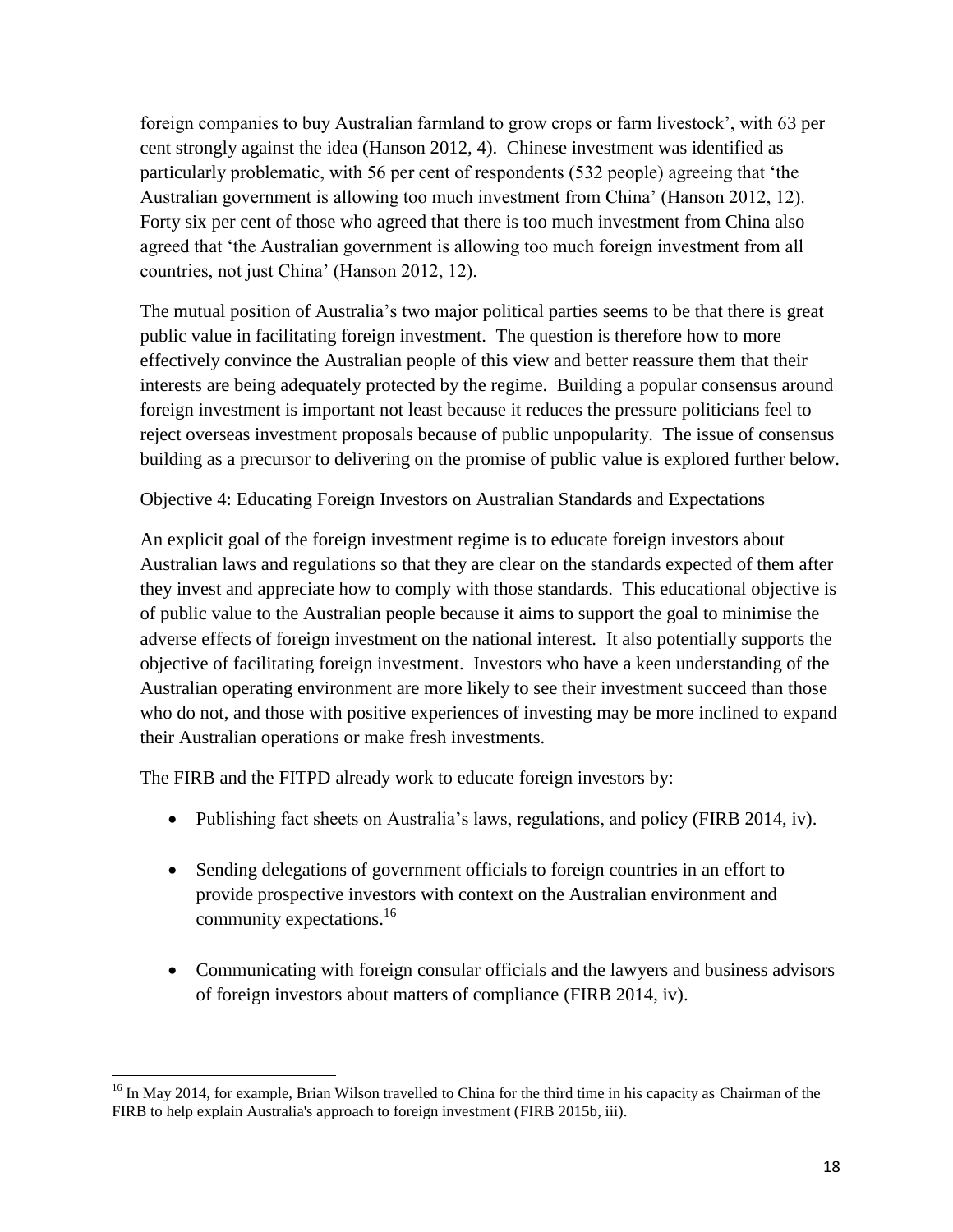Despite these efforts, there is anecdotal evidence that some foreigners still find it difficult to navigate the Australian system after making their investment. Where this is the case, Australia may not be deriving the full benefit of the investment. In some instances, the net effect of an investment may even be negative. The foreign investment regime implicitly recognises that those new to the Australian environment may have trouble adjusting and conforming to its expectations and legal requirements. The regime attempts to deal with this issue primarily through the mechanism of conditional approvals. The FATA allows the Treasurer to approve proposals subject to conditions designed to protect the national interest. Foreign investors run the risk of divesture if they ultimately fail to observe any conditions that were attached to their proposal. Many conditions simply re-state existing Australian laws. Conditions that fall into that category are largely a reminder to foreign investors about Australian expectations, as well as a symbolic indicator to the Australian people that the government carefully regulates inbound investment.

While imposing conditions on foreign investment may have some symbolic value, it is an imperfect mechanism for ensuring the long-term consistency of investments with the Australian national interest. The FIRB and the FITPD purport to be serious about ensuring compliance with conditional approvals.<sup>17</sup> Historically, however, they have had to rely heavily on other government agencies to engage in enforcement activities because of limited resources of their own to devote to the task. This position was implicitly acknowledged in the recent decision of the Abbott Government to temporarily charge the Australian Taxation Office with the task of enforcing the rules relating to foreign investment in residential real estate given that it already has the necessary financial and human resources (Hockey 2015). The historical lack of enforcement capacity by the FIRB and the FITPD is, however, soon likely to be a thing of the past. The Government has signalled plans to enact legislation that would require foreign investors to pay a fee for the review of their proposals (Hockey 2015). There have been indications that some of the money collected is likely to be earmarked for enforcement activities by the FITPD and the FIRB (House of Representatives Standing Committee on Economics 2014, vi).

While it looks as though the enforcement activities of the foreign investment regime will be better resourced in the future, encouraging compliance at the outset will always be preferable to having to deploy the coercive powers of the state in order to penalise *ex post* infractions of the rules relating to foreign investment. It is therefore still relevant to ask how we might

 $\overline{a}$ 

 $17$  The following statement appears in the FIRB's annual report for 2012-13:

The Board has introduced new initiatives to strengthen compliance with Australia's foreign investment arrangements. This involves a range of activities to better educate and inform investors about their compliance responsibilities. It also involves monitoring and investigatory action by the Secretariat and efforts to engage the business community, legal professionals and foreign government representatives in Australia about foreign investment compliance requirements. The Secretariat has worked closely in these activities with other Australian Government agencies, including by assisting in specific compliance investigations (FIRB 2014, iv).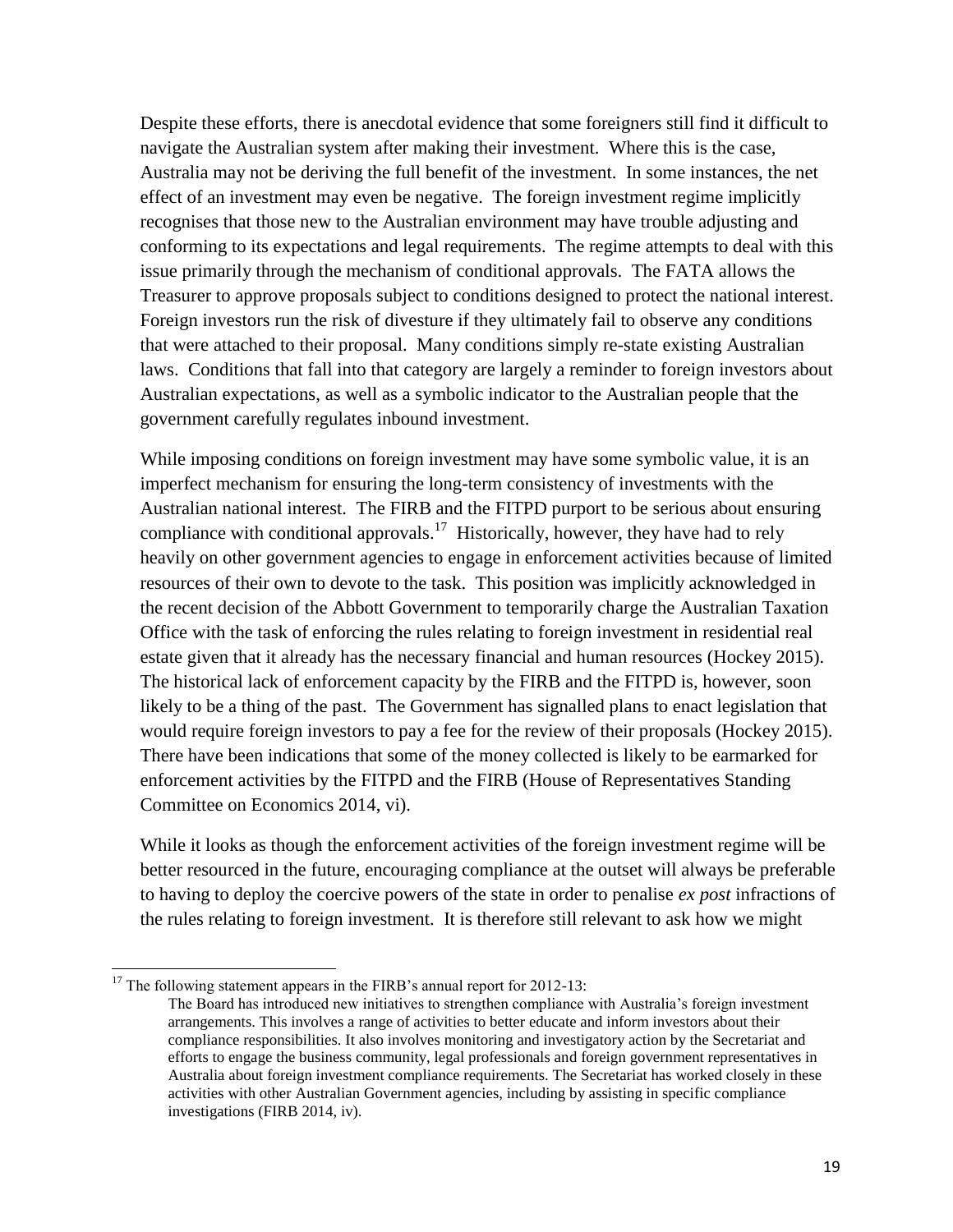better encourage foreign investors to educate themselves about the Australian environment and actively abide by local laws and other applicable standards after their initial investment.

## How can the Foreign Investment Regime Deliver Greater Public Value?

We have so far identified some areas in which the foreign investment regime may be underdelivering on its potential public value. It has been suggested that:

- (1) The regime may be deterring some foreign investment.
- (2) Pre-screening alone may not be an effective guarantor of Australia's long-term interests.
- (3) Parts of the Australian community are not entirely convinced that the foreign investment regime works to their advantage.
- (4) Some foreign investors find it difficult to adjust to the Australian environment notwithstanding the efforts at education by the FIRB and the FITPD.

There is a common thread to the last three of these shortcomings – *viz.* that pre-screening alone may be insufficient to ensure that foreign investment serves the long-term Australian national interest. If the current institutional structure of the foreign investment regime is falling short of the regime's own objectives, the question is what structural changes might help to better fulfil those objectives.

# *3.2 Reforming the Foreign Investment Regime to Accord with Principles of Good Governance*

When considering whether institutional changes could help better fulfil the objectives of the foreign investment regime, it is useful to return to the question of co-producers. Who are the co-producers of value who help deliver on the aspirations of the foreign investment regime? There are two obvious candidates: foreign investors themselves, and the Australian public, whose continued support is needed for the very maintenance of the foreign investment regime.

The project of attracting foreign investment while protecting from its potentially adverse effects requires a positive and robust partnership with foreign investors themselves. It is important that foreign investors are not only willing to contribute their capital, but are also keen to educate themselves about the Australian environment and are willing to abide by local laws, regulations, and community expectations. Australia needs to devote more attention to cultivating a partnership where foreign investors are enthusiastic about the country as a destination for their capital, and are also favourably disposed to 'doing the right thing' once they have invested. Building the goodwill of foreign investors is critical to this exercise. Australia needs to distance itself from historical perceptions of its foreign investment regime as biased and discriminatory (Larum 2011). The focus should be on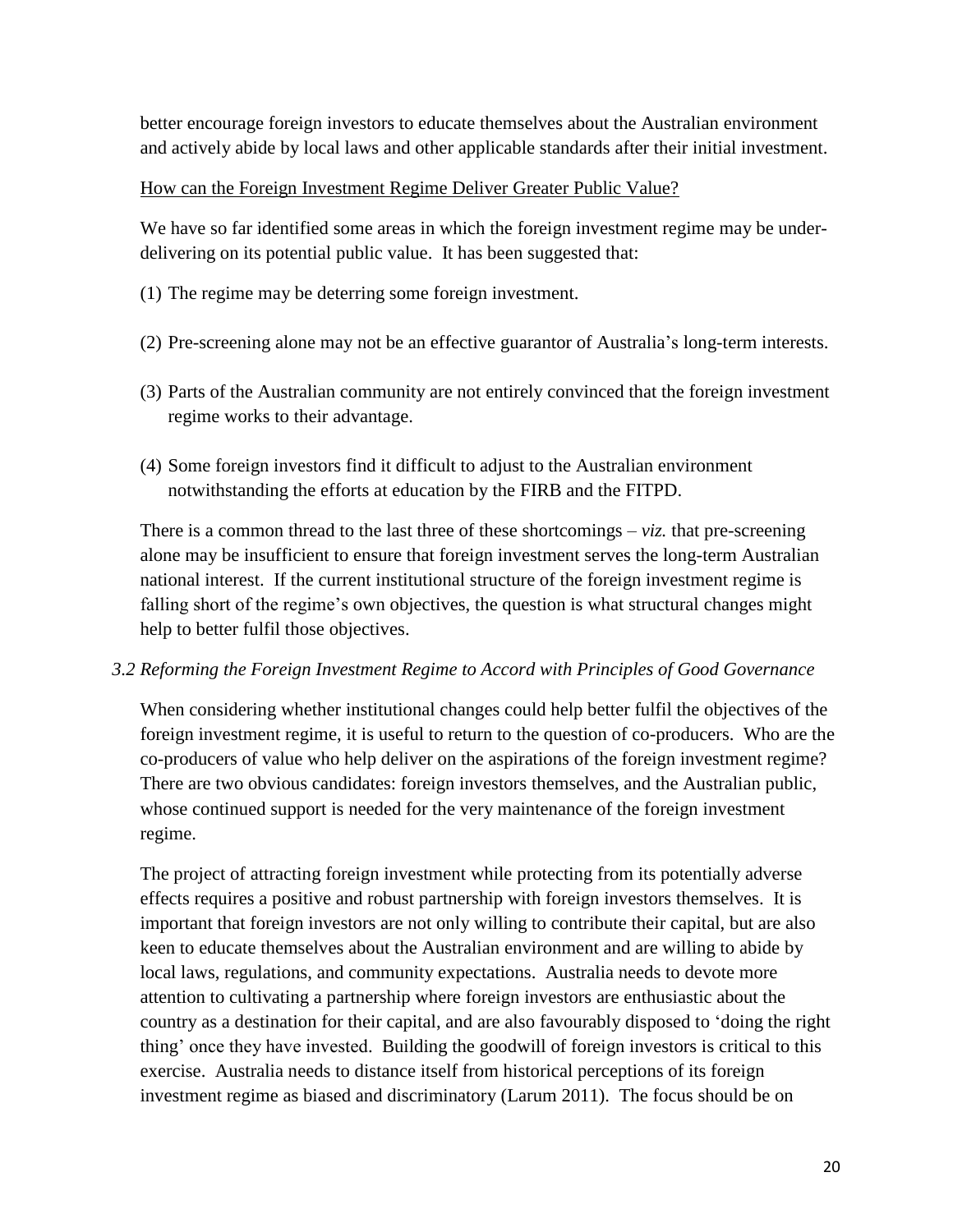striving to create a regime under which foreign investors feel fairly treated – those who are dealt with openly and even-handedly are more likely to be pre-disposed to entering a productive partnership with the government and the Australian people after their investment.

The Australian people are also indispensable co-producers of value – their continued support of the foreign investment regime is needed for it to fulfil its facilitative goal. And yet there is not always unambiguous public support for foreign investment in Australia: some clearly remain to be convinced of its benefits. The question is what the regime can do in order to encourage greater public support for foreign investment.

In a previous paper, we argued for the reform of the foreign investment regime in line with principles of good governance. These include greater transparency about the review and decision making process, enhanced independence from government, and the routine availability of parliamentary oversight and administrative review (Mendelsohn and Fels 2014, 73-78). We recommended that:

- The FIRB should be granted the status of an independent agency sitting outside Treasury, with clear procedures governing the limits of interaction between the Board, the Treasurer, and the FITPD.<sup>18</sup>
- Foreign investment decisions ought to be subject to a statutory right to administrative review. This would require reasons to be provided for decisions, and would minimise the risk that irrelevant considerations determine decisions or that decisions become politicised.
- Parliament should be given a regular mechanism for overseeing the administration of the foreign investment regime.

There are two main ways that the FIRB could be made more independent of government. The first is to create a fully independent statutory authority with the power to review foreign investment proposals and make binding determinations on them. If this model were adopted, the FIRB would assume the totality of the foreign investment functions currently performed by the FITPD and the Treasurer – for example, reviewing all foreign investment proposals, liaising with other government departments on applications, and (most importantly) making foreign investment decisions. The Treasurer would lose the ability to make or directly influence foreign investment decisions.

 $\overline{\phantom{a}}$ 

 $<sup>18</sup>$  There is currently considerable overlap between the FIRB and the government, since the FIRB is a non-statutory</sup> authority established pursuant to the government's executive power and relies heavily on personnel from Treasury's FITPD to discharge its functions. The FIRB's only full-time member is also the General Manager of the FITPD, and the FITPD provides secretariat services to the FIRB.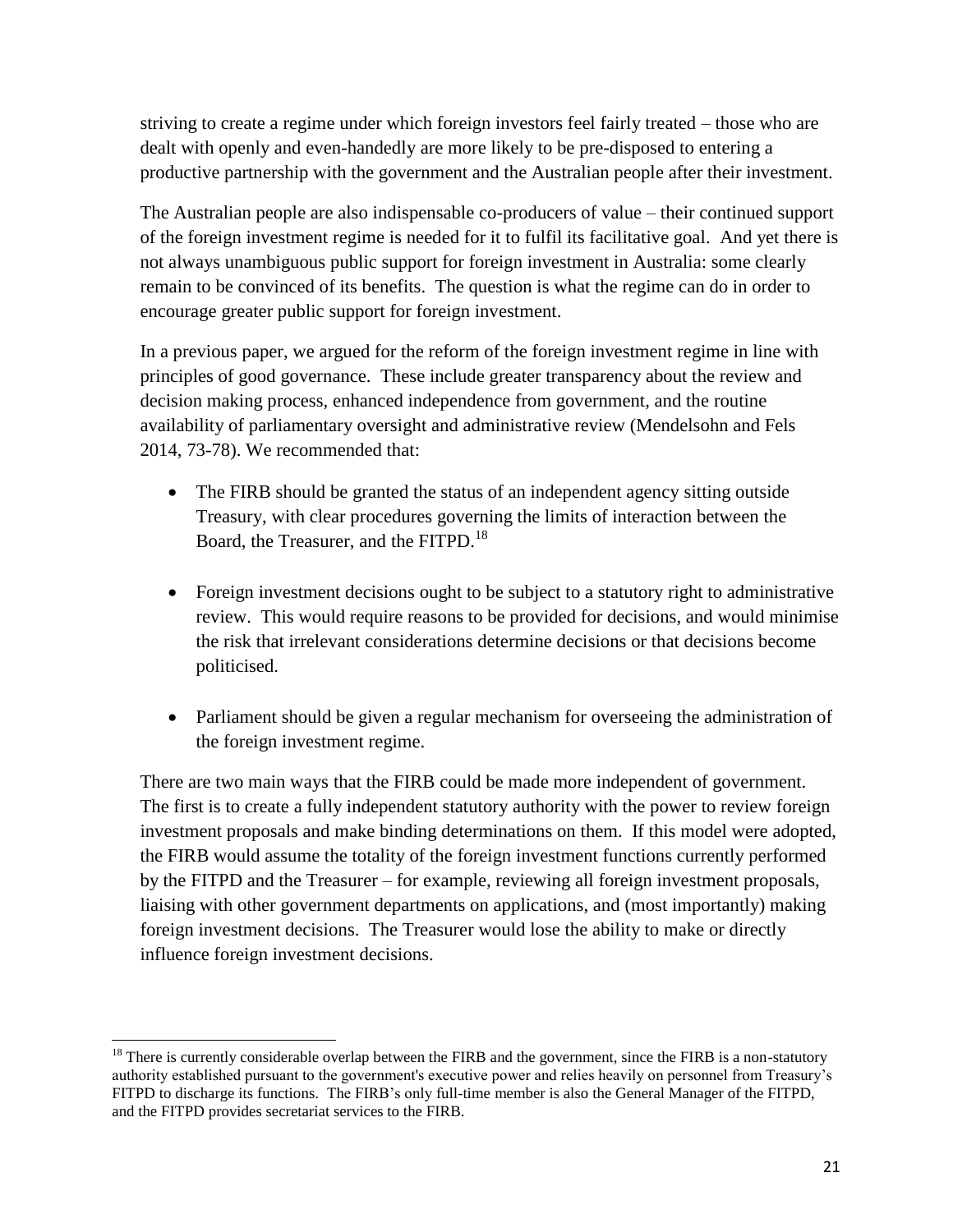The creation of an independent statutory authority exercising extensive government powers is not without precedent. Both the ACCC and the Reserve Bank of Australia, for example, today exercise formidable powers in regulating competition and consumer law and setting interest rates respectively. Although the exercise of these powers could have a significant impact on a government, both bodies are able to perform their duties free of undue influence by the executive.<sup>19</sup>

There are a number of arguments in favour of establishing a fully independent statutory authority. Constituting an independent body would help de-politicise the foreign investment review process, as it would remove the power to make foreign investment decisions from a politician (the Treasurer). The presence of an independent statutory authority would assist in increasing the objectivity of the foreign investment regime, since such a body would be unlikely to take party political matters into account in making their decisions.

The presence of a full-time, well resourced, fully independent expert statutory authority would also signify to the Australian public and foreign investors the great importance the major political parties attach to overseas capital and its fair and thorough review. It would enhance the credibility of the claim that Australia welcomes foreign investment provided that it is in the national interest, and would thus be consistent with the objectives of facilitating foreign investment and reassuring the Australian people.

Establishing a full-time regulator that is exclusively dedicated to foreign investment would also help develop greater specialisation in the area. An even more knowledgeable and wellresourced regulator with permanent staff and a deep insight into the issues around foreign investment is presumably good for both foreign investors and the Australian public. An independent statutory authority would also be well placed to refine the processes that apply to foreign investment proposals to ensure they are coherent, predictable, and maximally transparent.

There are, however, plausible objections to establishing the FIRB as an independent statutory authority. Some may oppose a more independent, transparent regulator on the basis that foreign investment matters are best dealt with by the executive. There is an argument, albeit a weak one, that dealing with foreign investment proposals more openly and transparently should be avoided since they often contain information that is commercial in confidence. This objection is unconvincing: regulators like the ACCC and the Australian Securities and Investment Commission routinely handle sensitive information and procedures could be implemented that balance the interests of openness and confidentiality. A second objection suggests that foreign investment ought to remain within the purview of the executive since it

 $\overline{\phantom{a}}$ 

 $19$  In the case of the ACCC, the government can direct that the body consider a particular matter in their decision making but cannot require that a certain decision be reached. Similarly, the government routinely sets inflation targets for the RBA, but is not entitled to direct the body as to the interest rate that should be implemented in order to achieve that target. Historically, of course, it was the Australian government that set interest rates.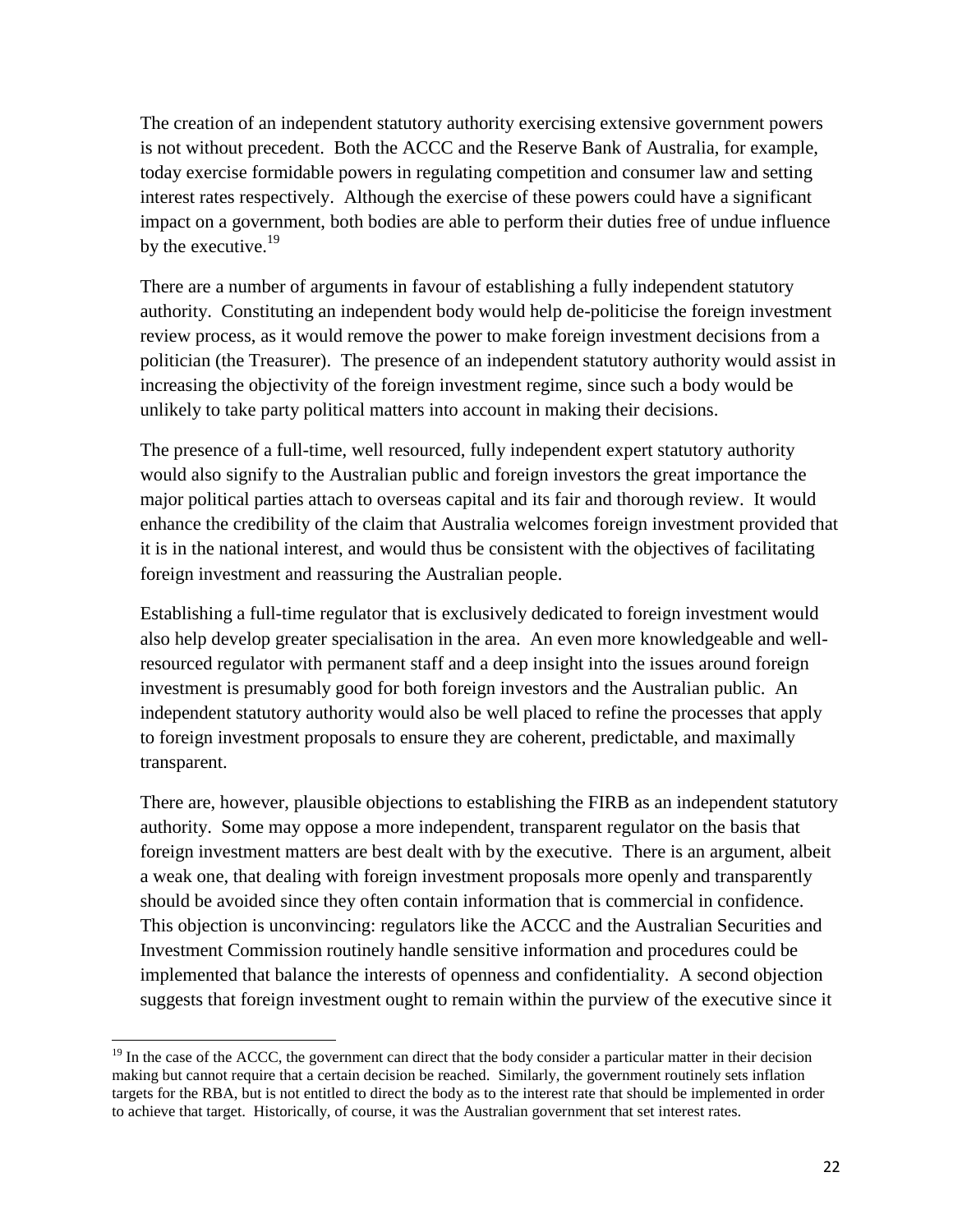may involve matters of diplomacy where the interests of foreign governments are at stake. A further possible objection is that having an independent regulator might compromise the efficiency of the review process, since the regulator may lack the FITPD's close working relationship with other government departments and agencies.

A less radical departure from the present regime would be to endow the FIRB with some of the features of an independent statutory authority, like a measure of autonomy from government and the ability to speak publicly on foreign investment matters, while stopping short of granting it full independence and final decision-making power. The FIRB could review, decide, and publicly report on significant foreign investment applications with the Treasurer retaining a final right of veto. A less confrontational model might replicate the position with respect to the Productivity Commission: the FIRB could make public recommendations on significant foreign investment applications, which could then be adopted or set aside by the Treasurer.

These two options reserve for the executive the final say on foreign investment matters, but would nonetheless create some fresh limits on the exercise of government authority. While they might be a step in the right direction, they also pose a number of political challenges. In both scenarios, the government may find itself in the difficult situation of vetoing or refusing to implement a decision or recommendation of the FIRB. Another challenge is that without greater resourcing, the FIRB would have to confine itself to reviewing 'significant' foreign investment applications. Ambiguity could, however, arise in the course of daily attempts to delineate the proposals that are sufficiently significant as to warrant decision by the FIRB. Indeed, one can imagine that political pressure might be applied to underestimate the significance of applications so that they are decided within Treasury rather than by an independent FIRB. Without deeper pockets, the FIRB would also still have to rely on the FITPD for secretariat support. But the efficacy of the relationship between the FIRB and the Treasury Division could conceivably be compromised in a situation where a more autonomous regulator might arrive at a position contrary to that of the government. While a fully independent FIRB might be aspirational in the present political environment, the less radical reform options canvassed here also have their own, not insubstantial, challenges.

Apart from the question of whether the FIRB should be made more independent of government, there is also the matter of whether there ought to be a regular mechanism for parliamentary oversight of the foreign investment review process and a statutory right to administrative review of foreign investment decisions. In private roundtable discussions on an earlier paper of ours, several academics and policy analysts expressed doubts as to the desirability of such changes. It was argued that introducing routine parliamentary oversight of the area – for example, through a dedicated parliamentary committee – might have the perverse consequence of further politicising the issue of foreign investment. It was even suggested that greater openness in the foreign investment review process could lead to public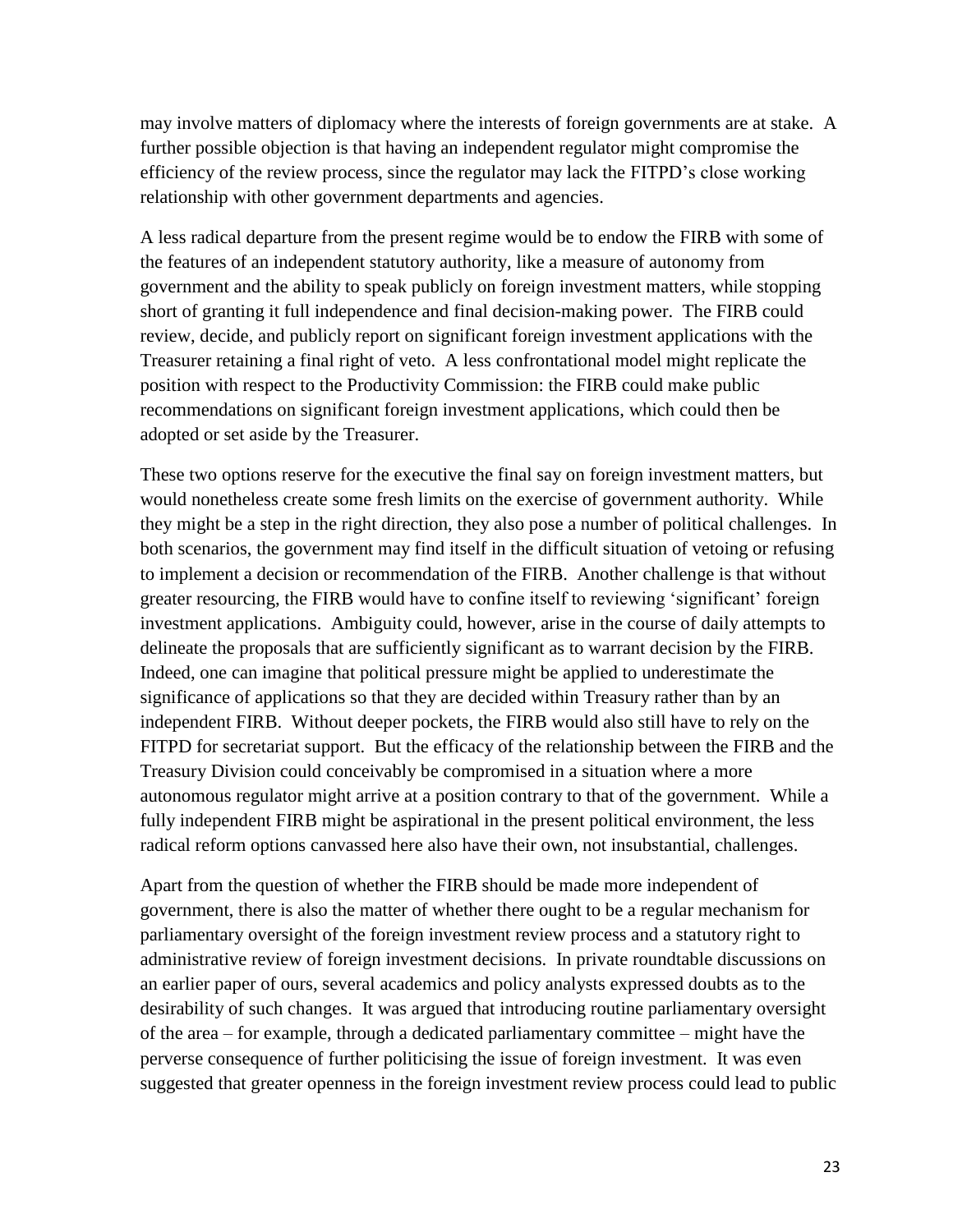calls for tighter regulation, which (if implemented) would be to the detriment of the Australian economy.

In those same discussions, we ourselves acknowledged the possibility that creating an easy avenue for a party adversely affected by a foreign investment decision to seek administrative review could create prolonged uncertainty and unacceptable indeterminacy. We observed that business decisions, including whether to proceed with a foreign investment proposal, might have to be put on hold indefinitely at substantial cost while a court or tribunal determines whether to uphold a foreign investment decision. Of course, the worst possible scenario is one in which a business decision that has already been taken has to be reversed because of the findings of a court or tribunal. These objections are legitimate, but not insurmountable: almost all of the foreshadowed negative consequences could be ameliorated through careful legislative and policy design. Our guiding question should therefore be one of principle – do we think that reforming the foreign investment regime in line with the principles of good governance to create a more open, transparent, and independent review process is of public value?

The reforms we have proposed are motivated by a concern to deal with foreign investors fairly and openly. They aim to foster the goodwill of overseas investors through transparent and consistent treatment at the Australian border. Treating foreign investors in this manner may encourage them in their role as co-producers who drive investment flows and help uphold Australian laws, regulations, and community expectations.

The proposed reforms are also concerned to encourage greater trust in the Australian community around the issue of foreign investment. We have identified a need to bridge the gap between the two major Australian political parties and parts of the community on foreign investment. The reform options we have raised may help address this gap by enabling the government and the FIRB to talk more openly about foreign investment within the parameters of what is acceptable commercially and from a security perspective. The potential reforms we have canvassed would bring the foreign investment regime out of the shadows and effectively require the government of the day to put its conception of the national interest to the Australian people. Even if (as seems likely) the Treasurer were to retain the final power to make foreign investment decisions, the government would nonetheless find itself having to routinely and publicly account for a decision not to intervene in, or to block, an investment. A more independent FIRB would also probably find itself freer to communicate with the Australian people about foreign investment generally, its methods of review, and the daily issues it encounters.

A critical part of building a considered and constructive dialogue on foreign investment in Australia is to have the government and the FIRB talk about the issue in a way that is more frank and comprehensive and less reactive. A dialogue of this kind would be a positive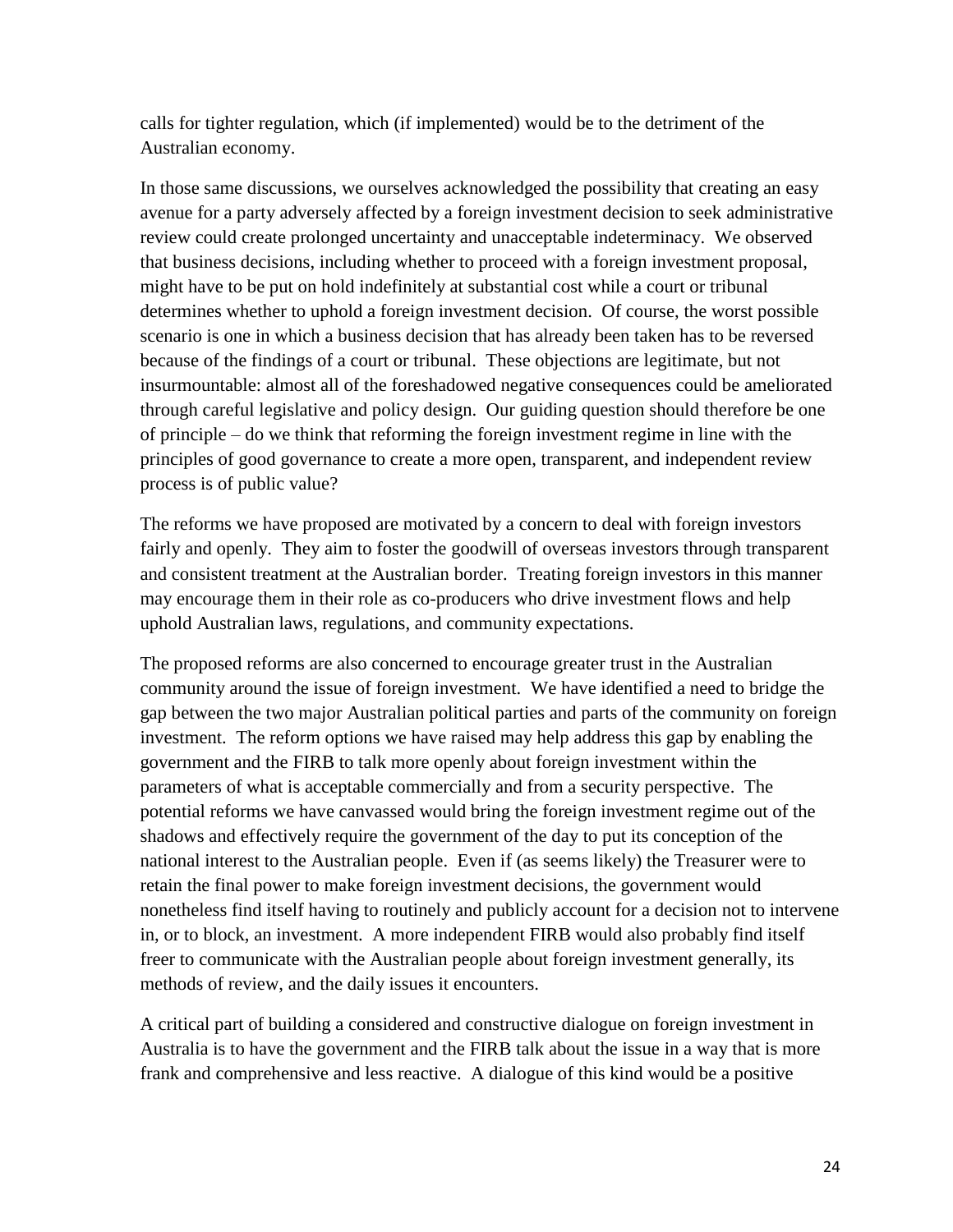development for an advanced liberal democracy like Australia, and could ultimately lead to greater public conviction that foreign investment is serving the national interest.

## *3.3 Creating a Facilitative/Educational Body to Sit in Parallel to the FIRB*

If we are concerned to facilitate foreign investment while also averting the potential for detriment it may we worth considering 'behind the border' measures that could help secure the continued observance of Australian laws, regulations, and community expectations after investments are made.

One option is to provide greater advice and support to foreign investors once their investment has been allowed to proceed. The mandate of the FIRB and the FITPD could be expanded so that they function as a kind of 'one stop shop' that is responsible not only for vetting prospective foreign investment but also facilitating its mutually beneficial progress once approved by providing overseas investors with information and other assistance.<sup>20</sup> A conflict of interest could, however, arise in seeking to combine the functions of a regulator and facilitator in the same two bodies. It would therefore be preferable to create a body that sits in parallel to the FIRB and the FITPD that acts as a facilitator of foreign investment and as an educator of the investors themselves. This would require an increase in the funds allocated to the foreign investment regime. Increased expenditure is potentially justifiable as it could help the foreign investment regime deliver greater public value by boosting its capacity to: engage with foreign investors; promote the national interest over the long-term; and reassure the Australian public. Rather than creating a new body to perform the role we have described, it is also theoretically possible for the Department of Foreign Affairs and Trade (**DFAT**) to take it on as part of its existing mandate. The benefit of this latter option is that there may be fewer political and financial obstacles to its implementation, and it would avoid creating unnecessary duplication in the government bureaucracy.

An objection to assisting foreign investors in the way we have proposed is that it would provide them with preferential treatment by offering a service paid for by the Australian taxpayer that is not available to local firms. On closer inspection this seems like a weak argument. If we accept the important role that foreign investment plays in the Australian economy, extending limited assistance to overseas investors to foster better compliance with the Australian environment seems like a good idea and one that is in the national interest. The Australian people may also feel more comfortable knowing that there is a government body responsible for providing guidance to foreign investors on how to be good corporate citizens in Australia over the long-term. Moreover, DFAT already performs many of the functions we have proposed in relation to overseas trade and there is no clear rationale for why foreign investment ought to be treated differently.

 $\overline{\phantom{a}}$  $20$  For example, by assisting with obtaining relevant permits and licences, by advising more intensively on labour and environmental laws, by advising on how to create modern corporate governance arrangements etcetera.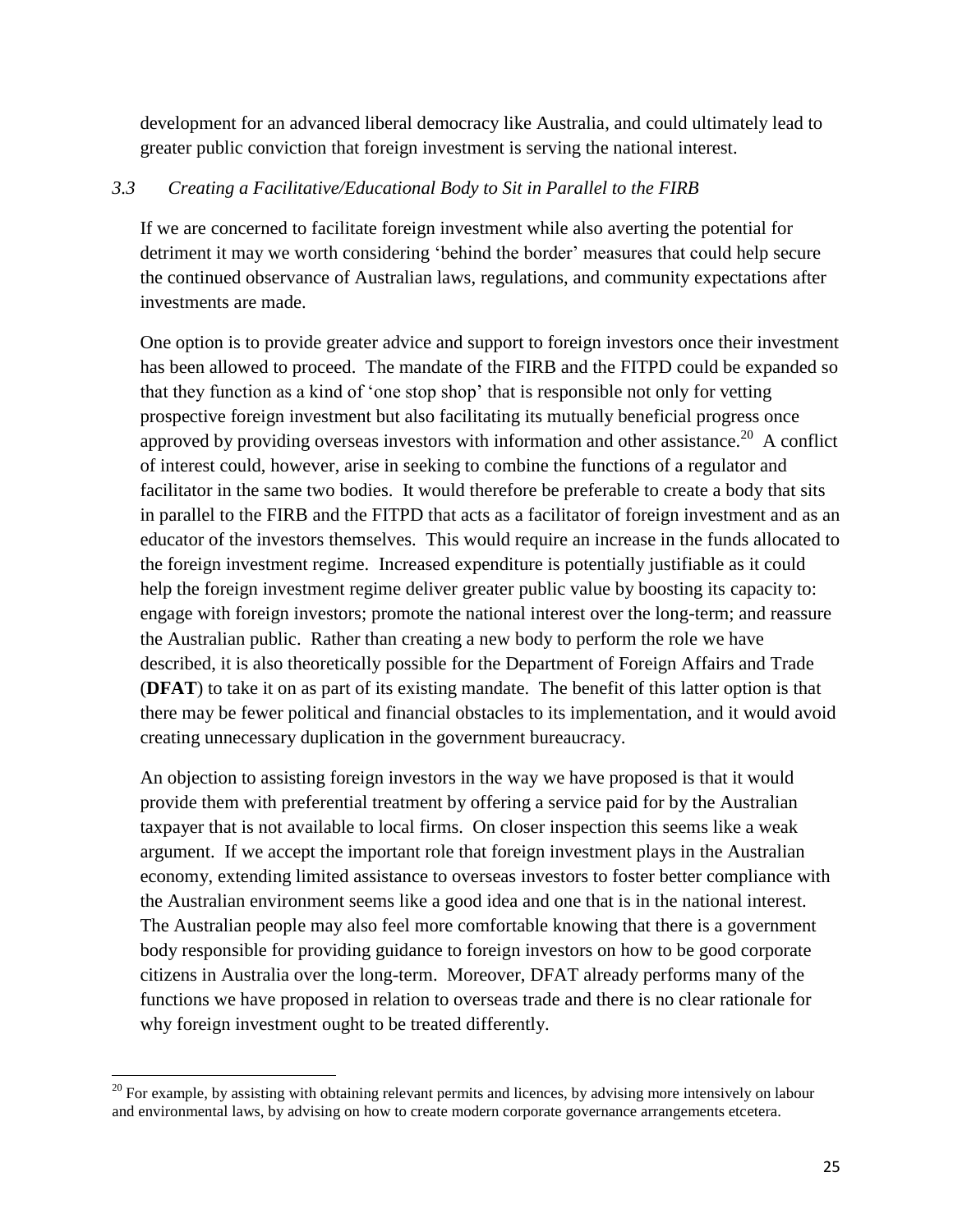# *Question 2: Does the Authorising Environment of the Foreign Investment Regime Support an Expanded Conception of Public Value?*

The next step is to look at the authorising environment of Australia's foreign investment regime and ask whether there is likely to be the political and legal support needed for the expanded conception of public value we have outlined. That is, does the existing environment support good governance reforms to the foreign investment regime as well as the creation of a facilitative and educational body to sit alongside the FIRB?

There is no doubt that there would need to be a shift in the present authorising environment before the changes proposed in this paper could garner support. The Australian people are the ultimate authorisers of government activity through the process of representative government. It is unclear, however, that a majority of Australians would favour the kinds of reforms we have suggested. Indeed, tougher regulation of foreign investment often seems to be more popular than the soft power approach advocated for here. Thus there is probably a gulf between what the public wants and the 'public value' we have theorised here. Movement in the authorising environment is therefore needed for fundamental reform to become a realistic prospect. Most importantly, the Australian public will need to be convinced of the desirability of reform for there to be a political mandate for change. It will be critical to frame the case for reform in terms that are meaningful to a domestic audience so as to avoid creating an impression that the proposed changes are primarily for the benefit of foreigners. We discuss this further below.

For the public to be persuaded, the reform agenda will first need to attract the support of influential Australian politicians. A difficulty in this regard is that the present structure of the foreign investment regime favours the exercise of executive power, and thus tends to serve the interests of the two major Australian political parties that have historically formed governments. The structure of the foreign investment regime gives Australian governments of various political persuasions enormous flexibility in dealing with foreign investment. The good governance reforms we have proposed here would detract from this flexibility by taking away the Treasurer's monopoly on foreign investment decisions and subjecting those decisions to improved public scrutiny. At first blush, this course of action is unlikely to be enthusiastically adopted by the current Government or the ALP.

Attracting political support for reform is also challenging in a difficult economic climate because it calls for an increase in the financial and human resources allocated to the foreign investment regime. The reforms we have proposed would also impose fresh operational burdens on existing bodies. The introduction of parliamentary oversight, for example, would require government committees to devote time and energy to that role with possible consequences for the performance of other functions. Another hurdle to garnering political support is that it is hard to establish that the foreign investment regime is sufficiently 'broken' to warrant systemic reform. It must also be conceded that it cannot be proven in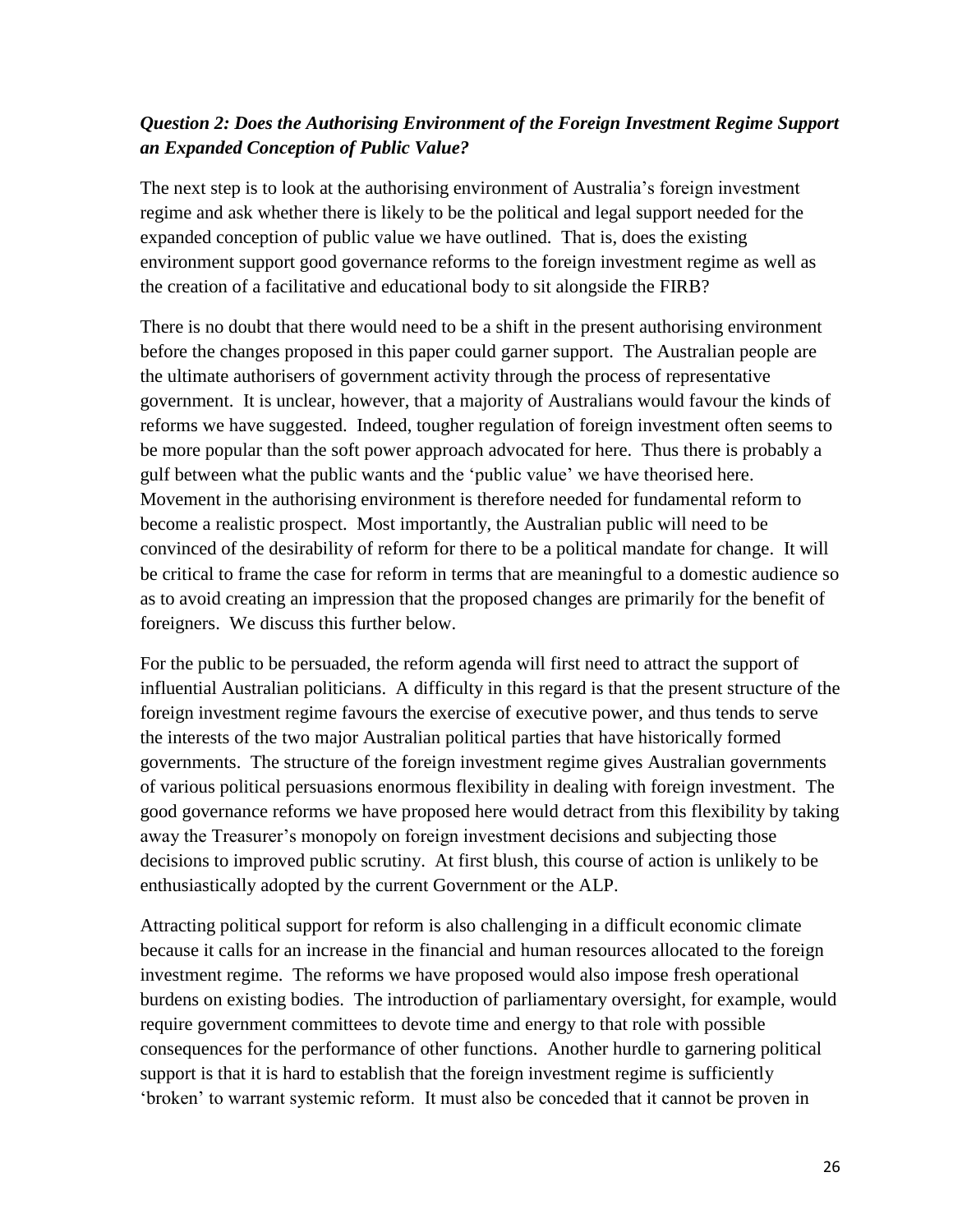advance that the reforms we have suggested will generate greater public value – much has to rest on the persuasiveness of the analytic case. Moore (1995) himself argues that certainty 'new ideas are valuable' is not always needed to justify changes in public policy: it is 'often enough that the ideas seem plausible and worth experimentation' (95). Changes to the foreign investment regime do, of course, need to be carefully devised to avoid sovereign risk and the perversity of good intentions creating poor outcomes.<sup>21</sup>

The obstacles discussed do not make the authorising environment immutable. The question is therefore how to shift it in a direction that would support the sort of changes we have advocated. Academics can play an important role in reform movements by making a strong analytic case for change (Patashnik 2008, 112). This paper, together with its precursor published in January 2014, seeks to contribute to that case.

So-called 'policy entrepreneurs' can also be indispensable to the successful enactment of reforms (Patashnik 2008). Policy entrepreneurs are politicians who take up the case for reform and promote it in the public domain (Patashnik 2008, 112). In doing so, they translate academic arguments into terms that are relevant to the everyday issues experienced by the population at large.

The role of policy entrepreneur in the foreign investment debate is up for the taking. The politicians who are willing to campaign for reform will need to reframe the debate so that changes are not seen as being about foreigners, or even fairness and good governance in an abstract sense. Reform should be explained as being of worth to Australians because of its potential to facilitate the inflow of much needed foreign capital, while also introducing better mechanisms to help secure the country's national interest in the long-term.

The case for facilitating foreign investment will need to be communicated in terms that resonate with the Australian people and their everyday experiences. The present economic environment may, somewhat counterintuitively, actually be a good time to start building such a case. People are becoming increasingly cognisant of what Garnaut (2013) has termed the post-mining boom 'dog days', in which living standards are expected to drop unless Australia sees major productivity gains. Foreign investment in areas like infrastructure and agriculture has the potential to offset some of the blowback from the end of the resources boom. This more bearish economic context arguably provides an impetus to think about foreign investment afresh and to seek to translate the argument for reform into terms that align with the lived experience of Australians, including cost of living pressures and the potential for rising unemployment and falling wages.

 $\overline{\phantom{a}}$ 

<sup>&</sup>lt;sup>21</sup> Some government officials and policy analysts have, for example, expressed concern that greater transparency in the foreign investment regime may result in public demands for more rigorous scrutiny of overseas investment to the ultimate detriment of the Australian economy.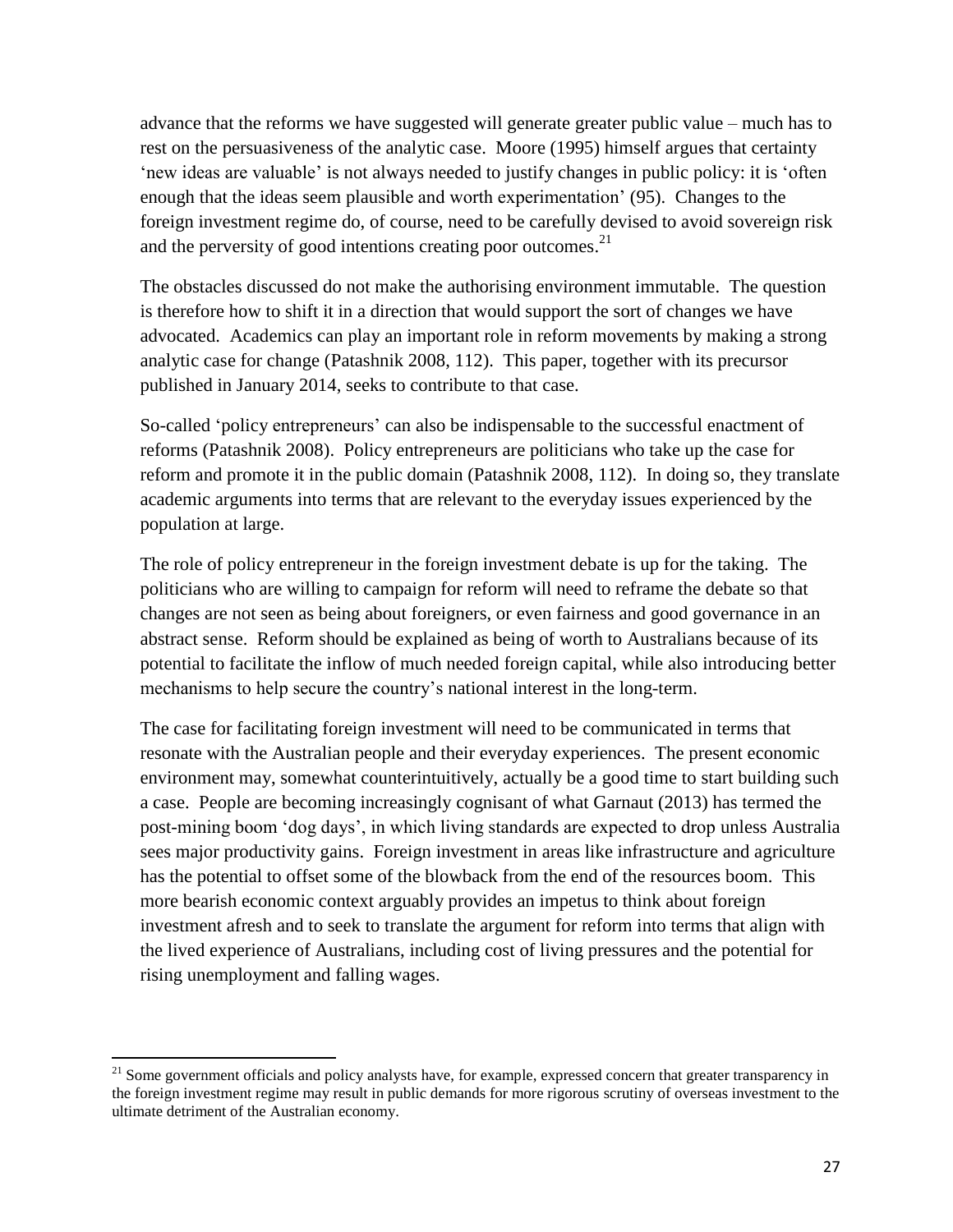Agitating for an inquiry by the Productivity Commission might be another way of promoting the case for reform. The Productivity Commission could conceivably look into the loss to the Australian economy from teething problems experienced by foreign investors. The argument in favour of change would be bolstered if there was ultimately a finding that the estimated loss exceeded the anticipated cost of reform.

In the final analysis, the success of a reformist agenda will in large measure turn on how effectively academic arguments for change are translated into terms that are meaningful to the Australian people.

# *Question 3: How Operationally Feasible Are the Proposed Reforms?*

A two part reform project has been proposed in this paper. We have argued that the foreign investment regime ought to be brought into line with the principles of good governance. We have also suggested that it might be desirable to establish a body that sits in parallel to the FIRB, and is tasked with facilitating the smooth progress of foreign investment and educating investors about the Australian environment. Another option we raised was to have the latter responsibilities assigned to DFAT as part of its existing mandate. These changes would all entail costs well beyond those associated with the present foreign investment regime. For such substantial reforms to be enacted and then implemented there would first need to be a shift in the existing operating capacity of the foreign investment regime. Let us briefly consider in general terms some of the anticipated costs of reform.

The initial establishment of the FIRB as an independent statutory authority would be a fairly expensive exercise. It would require the careful drafting of laws and regulations by the Attorney-General's department in consultation with other areas of government. It would also involve redeploying staff from the FITPD, or engaging new full-time employees who would have to be appropriately trained at some cost. New premises would need to be secured and fitted out. Suitable administrative systems would have to be developed and software purchased.

The option of creating a semi-autonomous FIRB with the power to make foreign investment decisions or recommendations that could be vetoed or set aside by the Treasurer ostensibly involves fewer financial costs, as much of the current structure of the regime could remain unchanged. This option is not, however, entirely without costs. The Treasurer would have to spend time justifying a decision to veto or set aside a FIRB decision or recommendation. In our view this would be a positive development. Publicly ignoring the FIRB's position might also come at a political cost to the government, although it is not clear that this would be bad either.

Introducing a regular mechanism for parliamentary oversight of the foreign investment regime and providing a statutory right to review of foreign investment decisions would create new obligations for existing government service providers. These innovations would require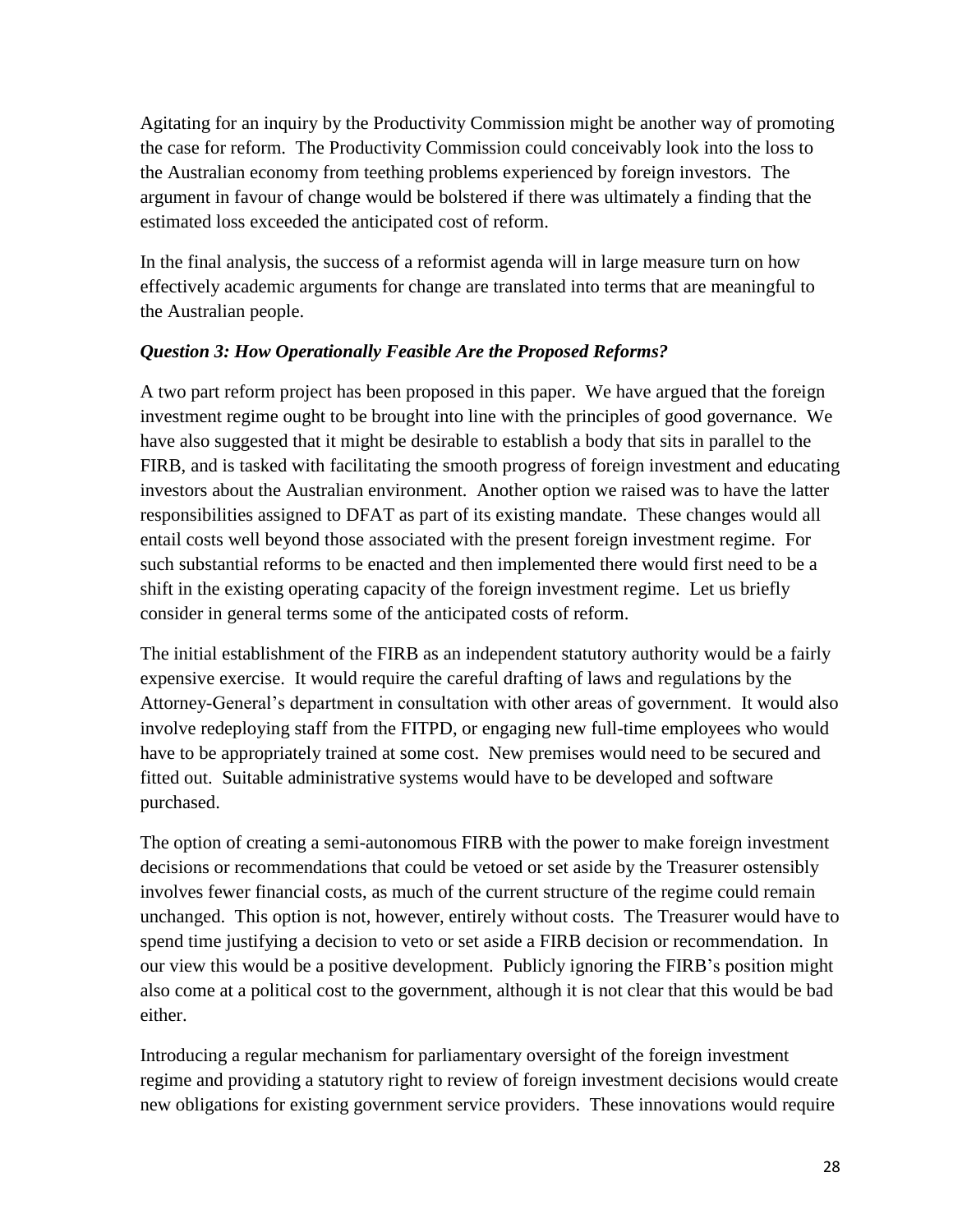legislative change. The ready availability of administrative review would likely create a culture of spending more time documenting the review of foreign investment proposals in anticipation of possibly having to publicly justify decisions in a court or tribunal. Again, this might be all to the good. The courts and tribunals tasked with hearing foreign investment matters would probably need to create new dedicated lists. Judges and tribunal members with specialist expertise pertaining to foreign investment might need to be appointed, and additional support staff and expanded premises may also be required. Parliament would also need to spend time on its oversight role. For reasons similar to those already recounted, setting up a facilitative/educational body in parallel to the FIRB would also require a new injection of funds in excess of the AUD\$4.2 million currently allocated to the foreign investment review process. Admittedly, however, the exercise might be considerably cheaper were DFAT to take on these responsibilities.

In sum, the reforms we have proposed involve the creation of new roles or the revision of existing ones and would therefore require additional financial resources to cover a range of expenses including employee salaries and office space and equipment. The ability to access additional funds will largely depend on how persuaded the government is that reforms will deliver public value that is worth the cost of the necessary financial outlay and expenditure of political capital.

This paper has sought to lay an analytical foundation for reform. A next step is to conduct economic modelling that prices the cost of the suggested reforms. It would also be useful to quantify the hidden cost to the Australian economy of post-investment teething problems, and to estimate the potential gains of having investors who are pre-disposed from the outset to observe Australian laws, regulations, and community expectations. Empirical work of this kind would allow for an evidence based assessment of whether the reforms we have proposed are indeed of public value and are likely to generate the necessary political and financial support.

## **4 CONCLUSION**

Reform is a 'formidable political task' because 'it requires current officeholders to acknowledge that the current direction of policymaking is dysfunctional and to alter governing arrangements on which social actors have come to rely' (Patashnik 2008, 16). To describe the structure and operation of the foreign investment regime as dysfunctional would be a gross exaggeration. The regime seems to be doing a reasonably good job of delivering public value, in that it facilitates a large volume of foreign investment for a modest expenditure. Armstrong's work (2011) also suggests that the regime has at most a small deterrent effect on foreign investment. Our strategic assessment nonetheless implies that particular innovations could increase the public value being delivered to the Australian people by helping to better fulfil some of the explicit objectives of the regime.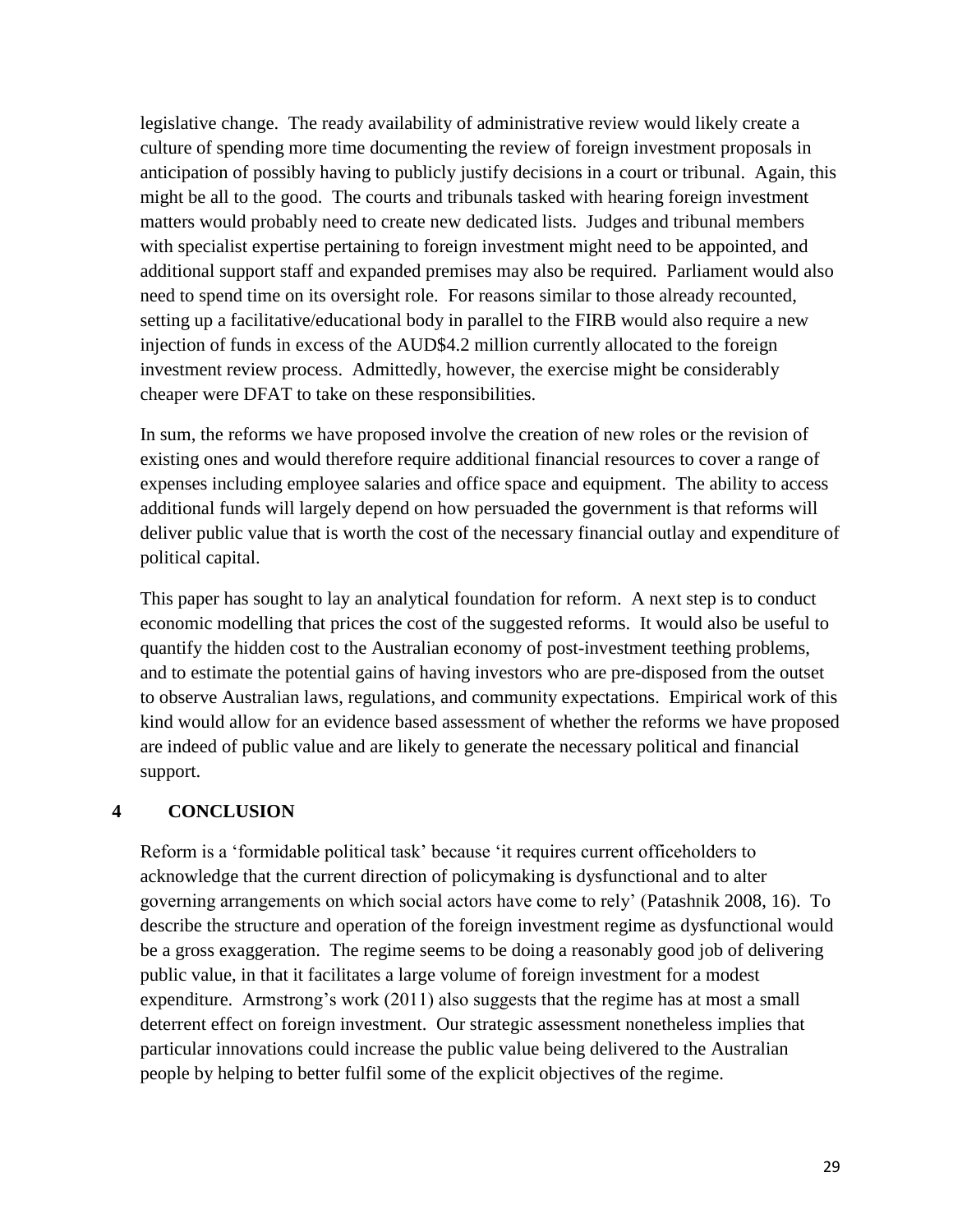Our assessment has pointed to shortcomings in the process for reviewing foreign investment. We have argued that changes to align the foreign investment regime with core principles of good governance like transparency and autonomy from government may help enlist the support of foreign investors, who are likely to be encouraged by a sense of fair and open treatment. Securing their goodwill and cooperation is indispensable to the regime being able to fulfil its own objectives, which include educating foreign investors, protecting Australian interests over the long-term, and persuading the public that they are doing a good job of safeguarding the national interest. In opening up the regime to greater scrutiny, good governance reforms may also be a catalyst for a more open dialogue on foreign investment that eventually helps build increased confidence in the ability of the system to safeguard Australian interests.

We have also raised the possibility of creating a body to sit alongside the FIRB with the primary goal of helping foreign investors navigate the Australian environment after making an investment. We have suggested that DFAT could perform these responsibilities equally well at potentially less cost. Either of these options may help deliver on the same objectives as good governance reforms.

For our reform suggestions to gain momentum they will need to attract political and financial support. Whether this happens in large part depends on how persuaded the right people are of the case that they will deliver greater public value at an acceptable cost. This paper is an early part of our effort to make that case.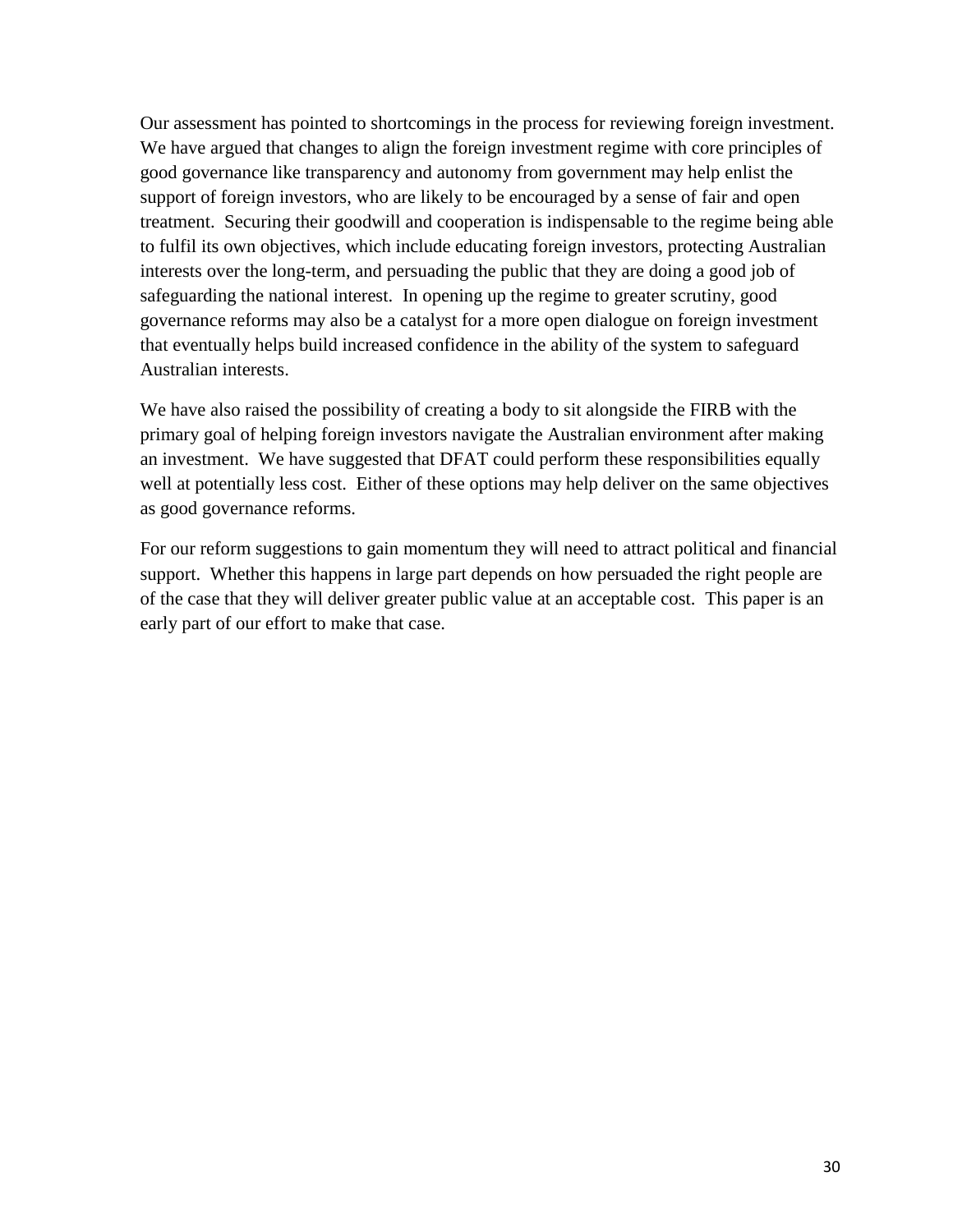## **REFERENCES**

Abbott, T. (2013) 'Election Victory Speech', *Sydney Morning Herald* [online], [http://www.smh.com.au/federal-politics/federal-election-2013/tony-abbotts-victory-speech-](http://www.smh.com.au/federal-politics/federal-election-2013/tony-abbotts-victory-speech-20130907-2tcxc.html)[20130907-2tcxc.html,](http://www.smh.com.au/federal-politics/federal-election-2013/tony-abbotts-victory-speech-20130907-2tcxc.html) Accessed 7 September 2013.

Anderson, F. (2014) 'Little Truth to Fear of Chinese House Buying', The Australian Financial Review, 31 May 2014.

Armstrong, S. (2010) 'Assessing the Scale and Potential of Chinese Investment Overseas: An Econometric Approach', *China & World Economy*, Vol. 19 No. 4, pp. 22-37.

Australian Competition and Consumer Commission (2013) 'ACCC to Not Oppose Archer Daniels Midland Acquisition of Graincorp', *ACCC* [online]. [https://www.accc.gov.au/media](https://www.accc.gov.au/media-release/accc-to-not-oppose-archer-daniels-midland-acquisition-of-graincorp)[release/accc-to-not-oppose-archer-daniels-midland-acquisition-of-graincorp,](https://www.accc.gov.au/media-release/accc-to-not-oppose-archer-daniels-midland-acquisition-of-graincorp) Accessed 10 August 2014.

Australian Government (2015) 'Strengthening Australia's Foreign Investment Framework', Options Paper, February 2015, *Treasury* [online],

[http://www.treasury.gov.au/~/media/Treasury/Consultations%20and%20Reviews/Consultations/](http://www.treasury.gov.au/~/media/Treasury/Consultations%20and%20Reviews/Consultations/2015/Strengthening%20Australias%20foreign%20investment%20framework/Key%20Documents/PDF/Australias%20foreign%20investment%20framework.ashx) [2015/Strengthening%20Australias%20foreign%20investment%20framework/Key%20Document](http://www.treasury.gov.au/~/media/Treasury/Consultations%20and%20Reviews/Consultations/2015/Strengthening%20Australias%20foreign%20investment%20framework/Key%20Documents/PDF/Australias%20foreign%20investment%20framework.ashx) [s/PDF/Australias%20foreign%20investment%20framework.ashx,](http://www.treasury.gov.au/~/media/Treasury/Consultations%20and%20Reviews/Consultations/2015/Strengthening%20Australias%20foreign%20investment%20framework/Key%20Documents/PDF/Australias%20foreign%20investment%20framework.ashx) Accessed 30 June 2015.

Department of Foreign Affairs and Trade (2015) 'China-Australia Free Trade Agreement: Outcomes at a Gland', *DFAT* [online], dfat.gov.au/trade/agreements/chafta/factsheets/Pages/key-outcomes.aspx, Accessed 30 June 2015.

Department of Foreign Affairs and Trade (2014a) 'Korea-Australia Free Trade Agreement: Factsheet: Investment', *DFAT* [online], [https://www.dfat.gov.au/fta/kafta/downloads/fact-sheet](https://www.dfat.gov.au/fta/kafta/downloads/fact-sheet-investment.pdf)[investment.pdf,](https://www.dfat.gov.au/fta/kafta/downloads/fact-sheet-investment.pdf) Accessed 10 July 2014.

Department of Foreign Affairs and Trade (2014b) 'Japan-Australia Free Trade Agreement: Key Outcomes', *DFAT* [online], https://www.dfat.gov.au/fta/jaepa/downloads/jaepa-keyoutcomes.pdf, Accessed 10 July 2014.

Drysdale, P. (2011) 'A New Look at Chinese FDI in Australia', *China & World Economy*, Vol. 19 No. 4, pp. 54-73.Feiliena (2009) 'Commentary: Rio Tinto's Backdown Shows Short-Sightedness, Prejudice', Xinhua News Agency, 10 June 2009.

Fels, A. (2010) 'A Model of Anti-Trust Regulatory Strategy', *Loyola University Chicago Law Journal*, Vol. 41, pp. 489-520.

FIRB (2015a) 'Who Are We?'[online], Australian Foreign Investment Review Board, http://www.firb.gov.au/content/who.asp?NavID=48, Accessed 30 June 2015.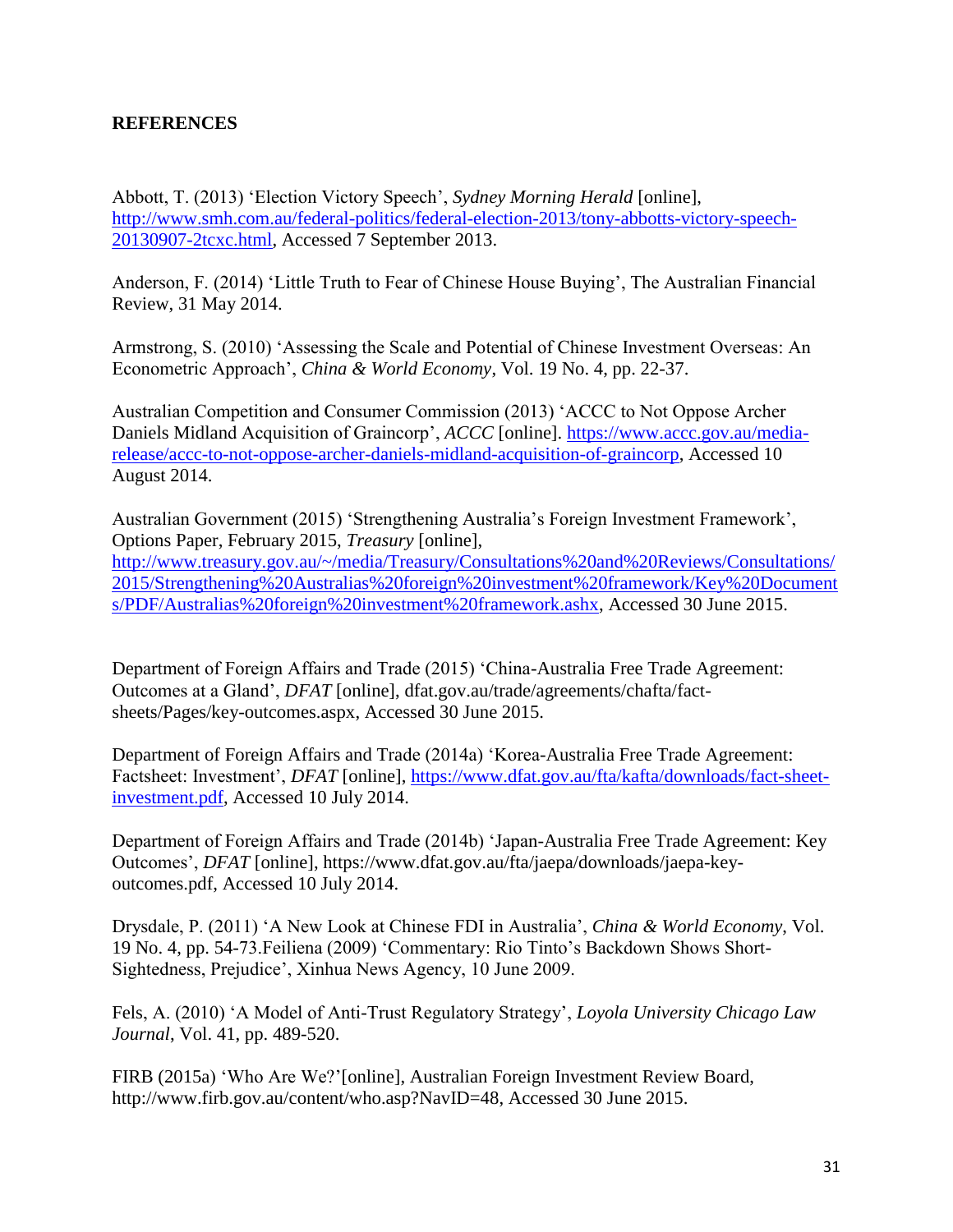FIRB (2015b) *Annual Report: 2013-14*, *Australian Treasury* [online], http://www.firb.gov.au/content/Publications/AnnualReports/2013-2014/\_downloads/FIRB-AR-2013-14.pdf, Accessed 30 June 2015.

FIRB (2014) *Annual Report: 2012-13*, *Australian Treasury* [online], http://www.firb.gov.au/content/Publications/AnnualReports/2012-2013/\_downloads/FIRB-Annual-Report-2012-13.pdf, Accessed 18 August 2014.

*Foreign Acquisitions and Takeovers Act 1975* (Cth).

Garnaut, R. (2013) *Dog Days: Australia after the Boom*, Black Inc., Collingwood.

Garvey, P. (2014) 'Five Hours' Flying Time Winds Clock Back to the Beginning', The Australian, 10 July 2014.

Guilliatt, R. (2014) 'The Winning Formula: Will China's Thirst for Infant Milk Powder Revive Australia's Struggling Dairy Industry?', The Weekend Australian Magazine, 15-16 March 2014.

Hanson, F. (2012) 'The Lowy Institute Poll 2012: Australia and New Zealand in the World: Public Opinion and Foreign Policy', *Lowy Institute* [online], [http://www.lowyinstitute.org/files/lowy\\_poll\\_2012\\_web3.pdf,](http://www.lowyinstitute.org/files/lowy_poll_2012_web3.pdf) Accessed 18 August 2014.

Hockey, J. and Abbott, T. (2015) 'Government Strengthens the Foreign Investment Framework', *Australian Treasury* [online], [http://jbh.ministers.treasury.gov.au/media-release/034-2015/,](http://jbh.ministers.treasury.gov.au/media-release/034-2015/) Accessed 30 June 2015.

Hockey, J. (2013a) 'Foreign Investment Application: Archer Daniels Midland Company's Proposed Acquisition of GrainCorp Limited', *Australian Treasury* [online], [http://jbh.ministers.treasury.gov.au/media-release/026-2013/,](http://jbh.ministers.treasury.gov.au/media-release/026-2013/) Accessed 18 August 2014.

Hockey, J. (2013b) 'Foreign Investment Decision (State Grid)', *Australian Treasury* [online], [http://jbh.ministers.treasury.gov.au/media-release/038-2013/,](http://jbh.ministers.treasury.gov.au/media-release/038-2013/) Accessed 18 August 2014.

House of Representatives Standing Committee on Economics (2014) 'Foreign Investment in Residential Real Estate', *Parliament of Australia* [online], [http://www.aph.gov.au/Parliamentary\\_Business/Committees/House/Economics/Foreign\\_investm](http://www.aph.gov.au/Parliamentary_Business/Committees/House/Economics/Foreign_investment_in_real_estate) ent in real estate, Accessed 18 August 2014.

Huang, Y. (2012), 'State-Owned Enterprise Reform', in Garnaut, R. and Song, L. (Eds.) *In China: 20 Years of Economic Reform*, ANU E-Press, Canberra, pp. 95-116.

Hyland, A. (2014) 'GrainCorp Veto Was "Political"', The Australian Financial Review, 10 June 2014.

Kitney, D. (2014) 'Chinese Dairy Tasting Local Plays', The Australian, 10 July 2014.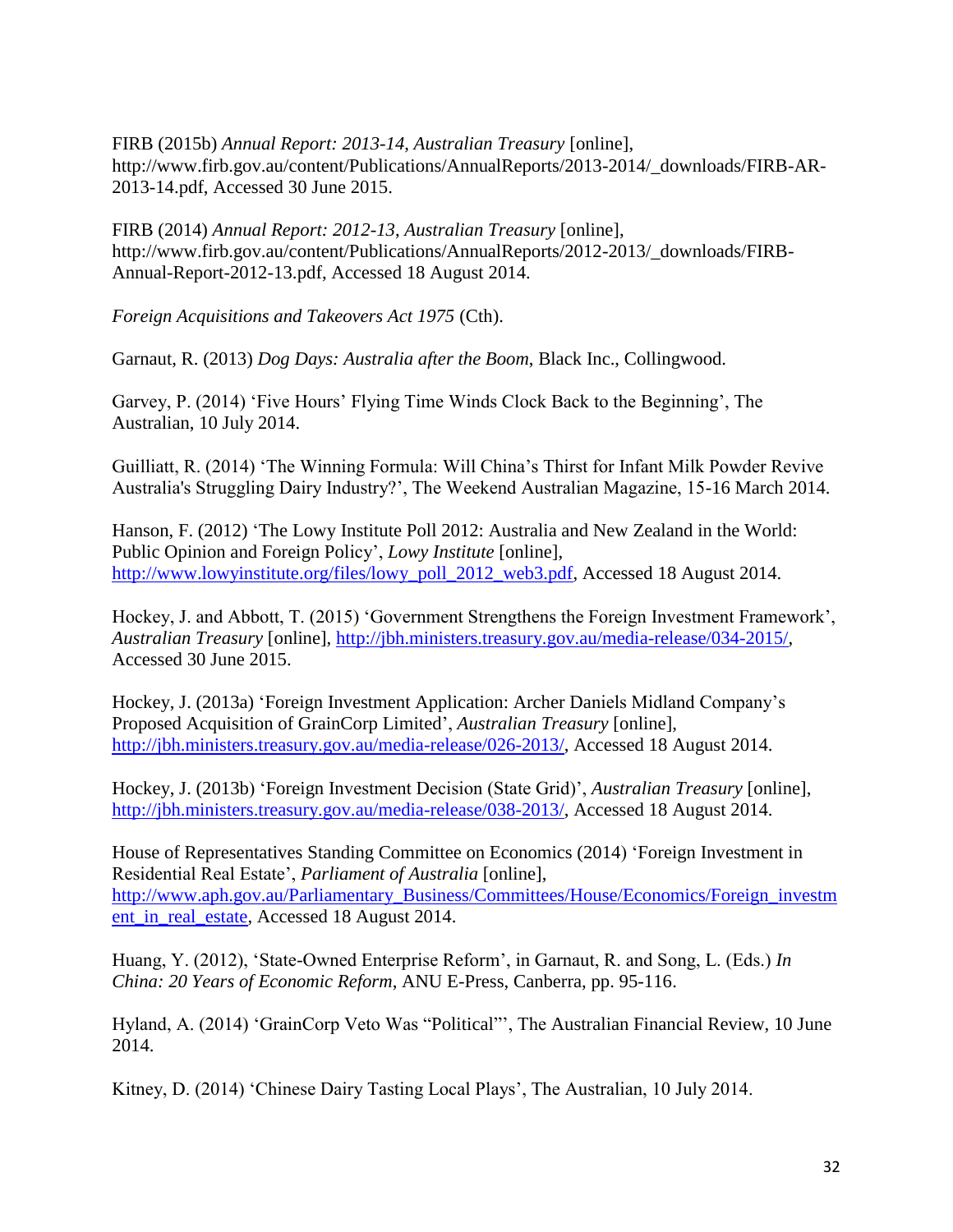KPMG and University of Sydney China Studies Centre (2013), *Demystifying Chinese Investment in Australia* [online],

[http://www.kpmg.com/AU/en/IssuesAndInsights/ArticlesPublications/china](http://www.kpmg.com/AU/en/IssuesAndInsights/ArticlesPublications/china-insights/Documents/demystifying-chinese-investment-in-australia-march-2013-v3.pdf)[insights/Documents/demystifying-chinese-investment-in-australia-march-2013-v3.pdf,](http://www.kpmg.com/AU/en/IssuesAndInsights/ArticlesPublications/china-insights/Documents/demystifying-chinese-investment-in-australia-march-2013-v3.pdf) Accessed 18 August 2014.

Lane, S. (2012) 'Foreign Ownership Rules Are About Public Confidence: Abbott', The World Today (ABC radio), [http://www.abc.net.au/worldtoday/content/2012/s3559878.htm,](http://www.abc.net.au/worldtoday/content/2012/s3559878.htm) Accessed 3 August 2012.

Larum, J. (2011) 'Chinese Perspectives on Investing in Australia', *Lowy Institute for International Policy* [online], [http://www.lowyinstitute.org/publications/chinese-perspectives](http://www.lowyinstitute.org/publications/chinese-perspectives-investing-australia)[investing-australia,](http://www.lowyinstitute.org/publications/chinese-perspectives-investing-australia) Accessed 18 August 2014.

Liberal and National Party Coalition (2012) 'Foreign Investment in Australian Agricultural Land and Agribusiness', Liberal Party of Australia,

http://shared.liberal.org.au/Share/Foreign\_investment\_discussion\_paper.pdf, Accessed 18 August 2014.

Maher, S. (2014) 'Labor Pushes for \$1bn Takeover Deal Threshold', The Australian, [http://m.theaustralian.com.au/national-affairs/policy/labor-pushes-for-1bn-china-takeover-deal](http://m.theaustralian.com.au/national-affairs/policy/labor-pushes-for-1bn-china-takeover-deal-threshold/story-fn59nm2j-1226975770118?nk=4e6fe2e28f6f5c34a3832599179895e1)[threshold/story-fn59nm2j-1226975770118?nk=4e6fe2e28f6f5c34a3832599179895e1,](http://m.theaustralian.com.au/national-affairs/policy/labor-pushes-for-1bn-china-takeover-deal-threshold/story-fn59nm2j-1226975770118?nk=4e6fe2e28f6f5c34a3832599179895e1) Accessed 3 July 2014.

Maiden, M. (2013) 'China's State Grid Powers Up in Australia', *Sydney Morning Herald* [online], [http://www.smh.com.au/business/chinas-state-grid-powers-up-in-australia-20130517-](http://www.smh.com.au/business/chinas-state-grid-powers-up-in-australia-20130517-2js2n.html) [2js2n.html,](http://www.smh.com.au/business/chinas-state-grid-powers-up-in-australia-20130517-2js2n.html) Accessed 18 May 2013.

Mendelsohn, R. (2014) 'In the National Interest', *Advance Magazine* [online], [https://crawford.anu.edu.au/files/uploads/crawford01\\_cap\\_anu\\_edu\\_au/2014-07/advance-winter-](https://crawford.anu.edu.au/files/uploads/crawford01_cap_anu_edu_au/2014-07/advance-winter-2014.pdf)[2014.pdf,](https://crawford.anu.edu.au/files/uploads/crawford01_cap_anu_edu_au/2014-07/advance-winter-2014.pdf) Accessed 15 December 2014.

Mendelsohn, R. and Fels, A. (2014) 'Australia's Foreign Investment Review Board and the Regulation of Chinese Investment', *China Economic Journal*, Vol. 7 No. 1, pp. 59-83.

Moore, M. (1995) *Creating Public Value: Strategic Management in Government*. President and Fellows of Harvard College, Massachusetts.

Moran, T.H. (2014) 'Toward a Multilateral Framework for Identifying National Security Threats Posed by Foreign Acquisitions: with Special Reference to Chinese Acquisitions in the United States, Canada, and Australia', *China Economic Journal*, Vol. 7 No. 1, pp. 39-58.

Patashnik, E. (2008) *Reforms at Risk: What Happens After Major Policy Changes are Enacted*, Princeton University Press, New Jersey.